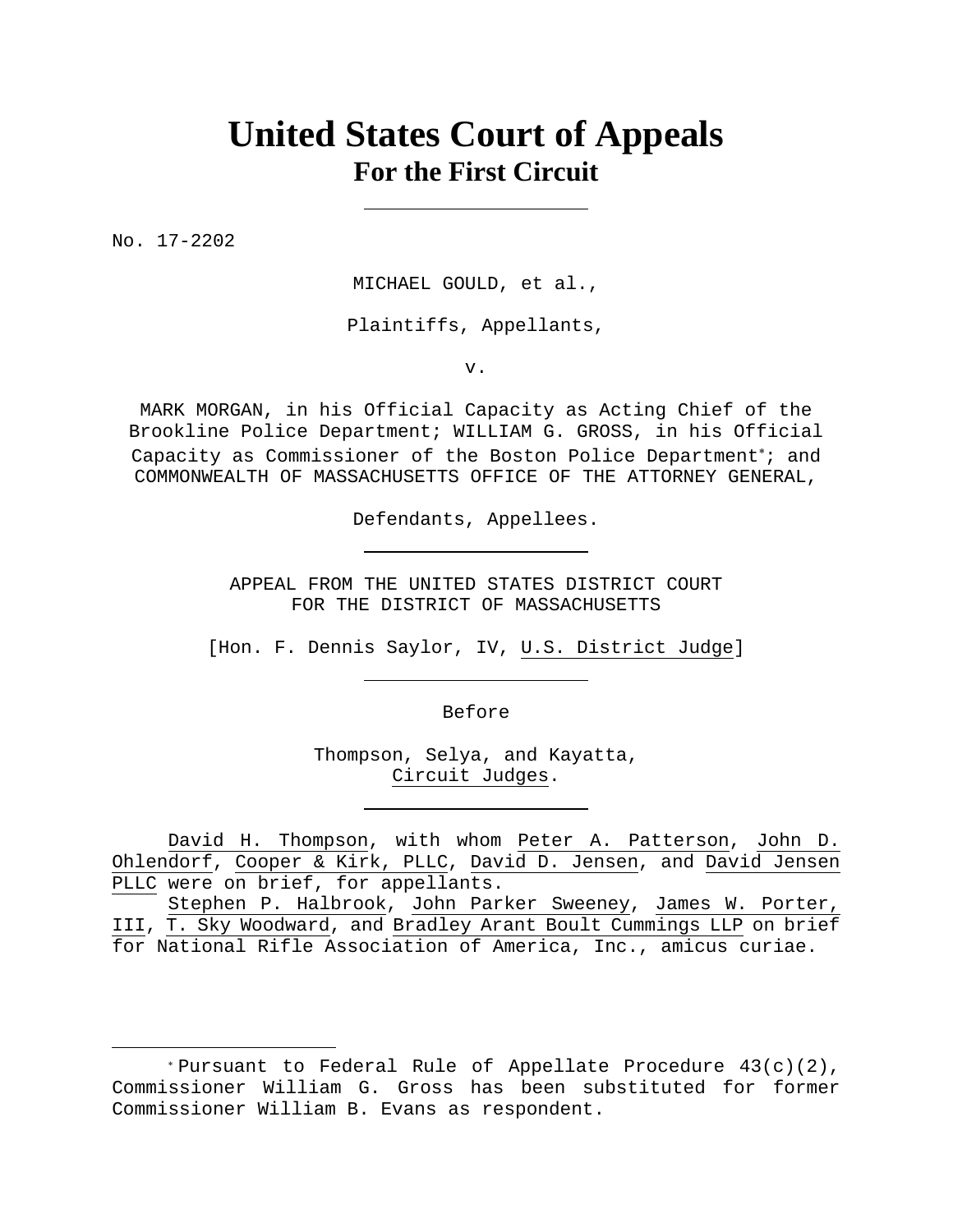Mark Brnovich, Attorney General of Arizona, Oramel H. (O.H.) Skinner, Chief of Government Accountability & Special Litigation, Dominic E. Draye, Solicitor General, and Angela Kebric Paton, Assistant Solicitor General, Arizona Attorney General's Office, on brief for states of Arizona, Alabama, Arkansas, Georgia, Idaho, Indiana, Louisiana, Michigan, Missouri, Montana, Nebraska, Oklahoma, South Carolina, South Dakota, Texas, Utah, West Virginia, Wisconsin, and Wyoming, amici curiae.

Matthew M. McGarry, Assistant Corporation Counsel, City of Boston Law Department, with whom Peter M. Geraghty, Assistant Corporation Counsel, Office of Legal Advisor, Boston Police Department, was on brief, for appellee Evans.

 Jonathan E. Taylor, with whom John Buchheit, Office of Town Counsel, Deepak Gupta, and Gupta Wessler PLLC were on brief, for appellee Morgan.

 Timothy J. Casey, Assistant Attorney General, Government Bureau, with whom Maura Healey, Attorney General, was on brief, for appellee Massachusetts Office of the Attorney General.

 Gurbir S. Grewal, Attorney General of New Jersey, Andrew J. Bruck, Executive Assistant Attorney General, Jeremy M. Feigenbaum, Assistant Attorney General, Claudia Joy DeMitro and Adam D. Klein, Deputy Attorneys General, on brief, for states of New Jersey, California, Connecticut, Delaware, Hawaii, Illinois, Iowa, Maryland, New York, Rhode Island, and Virginia, and District of Columbia, amici curiae.

 E. Ross Cohen, Mark C. Fleming, Tasha J. Bahal, and Wilmer Cutler Pickering Hale and Dorr LLP on brief for Everytown for Gun Safety, amicus curiae.

Ira M. Feinberg, Shaun M. Donnelly, and Hogan Lovells US LLP on brief for various Professors of History and Constitutional Law, amici curiae.

Simon J. Frankel, Nandini Singh, Allison M. Whelan, Covington & Burling LLP, J. Adam Skaggs, and Hannah Shearer on brief for Giffords Law Center to Prevent Gun Violence, amicus curiae.

Antonio J. Perez-Marques, David B. Toscano, Kevin Osowski, Sushila Rao, Anne Burton-Walsh, and Davis Polk & Wardwell LLP for Prosecutors Against Gun Violence, amicus curiae.

November 2, 2018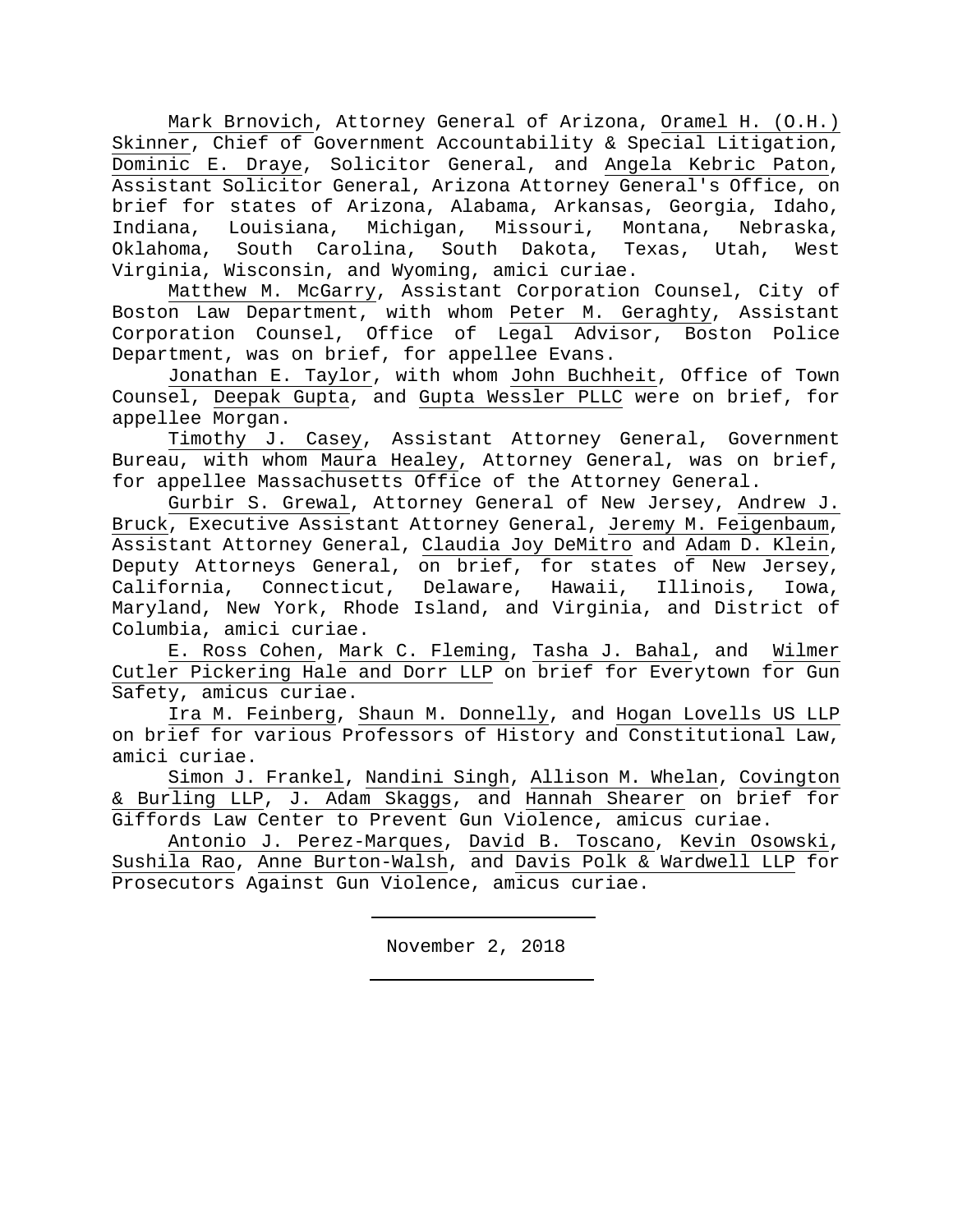**SELYA**, **Circuit Judge**. This case involves a constitutional challenge to the Massachusetts firearms licensing statute, as implemented in the communities of Boston and Brookline. All of the individual plaintiffs sought and received licenses from one of those two communities to carry firearms in public. The licenses, though, were restricted: they allowed the plaintiffs to carry firearms only in relation to certain specified activities but denied them the right to carry firearms more generally.

The plaintiffs say that the Massachusetts firearms licensing statute, as implemented in Boston and Brookline, violates the Second Amendment. The district court disagreed, and so do we. Mindful that "the right secured by the Second Amendment is not unlimited," District of Columbia v. Heller, 554 U.S. 570, 626 (2008), we hold that the challenged regime bears a substantial relationship to important governmental interests in promoting public safety and crime prevention without offending the plaintiffs' Second Amendment rights. Accordingly, we affirm the district court's entry of summary judgment for the defendants. In the last analysis, the plaintiffs simply do not have the right "to carry arms for any sort of confrontation" or "for whatever purpose" they may choose. Id. at 595, 626 (emphasis omitted).

# **I. BACKGROUND**

We start by rehearsing the applicable statutory and regulatory scheme and then recount the travel of the case. In

- 3 -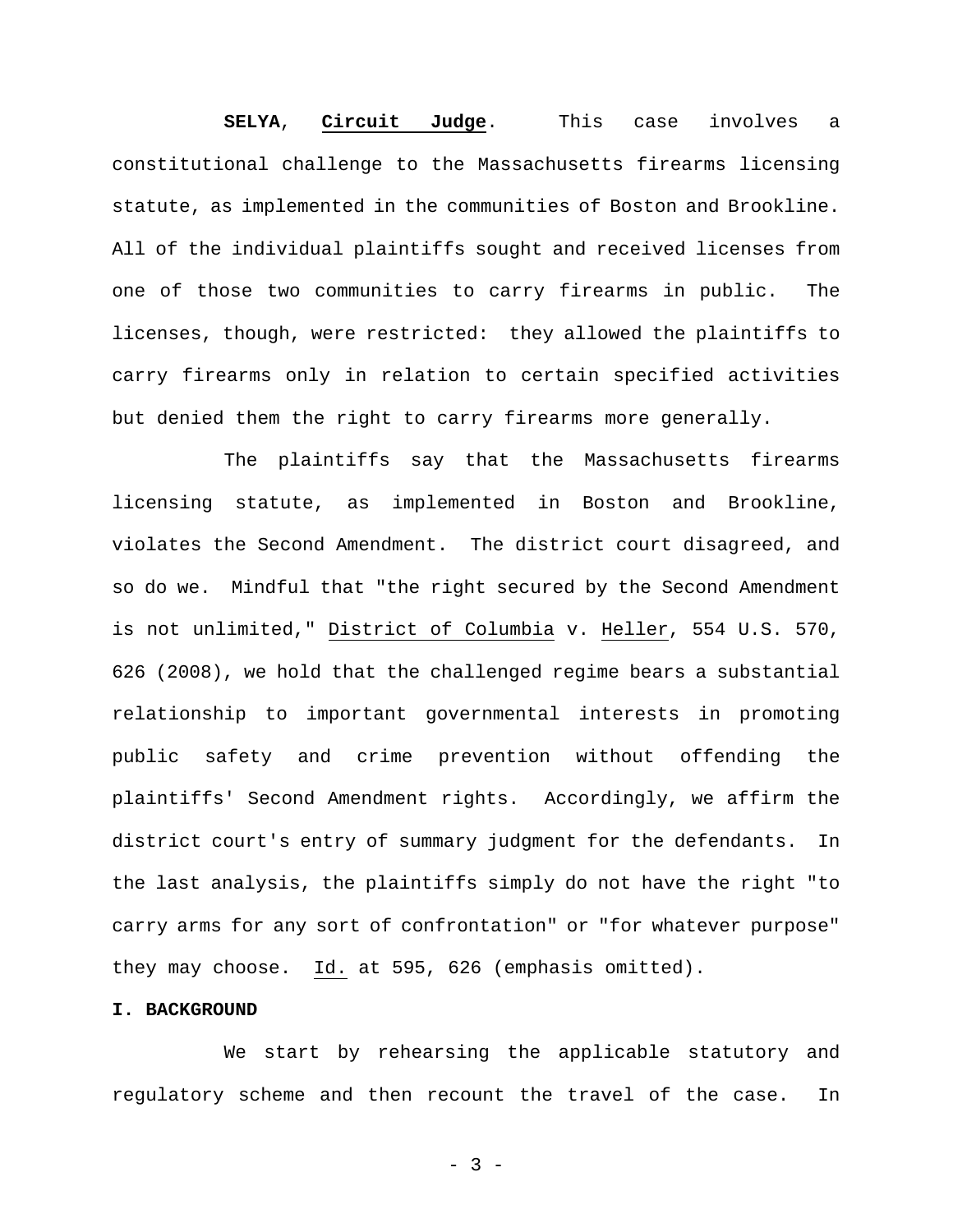Massachusetts, carrying a firearm in public without a license is a crime. See Mass. Gen. Laws ch. 269, § 10(a); see also Hightower v. City of Bos., 693 F.3d 61, 65 (1st Cir. 2012). The Massachusetts firearms licensing statute "is part of a large regulatory scheme to promote the public safety." Commonwealth v. Davis, 343 N.E.2d 847, 849 (Mass. 1976). Under its current incarnation, Mass. Gen. Laws ch. 140, § 131, an individual may request a license to carry a firearm in public by submitting an application to the appropriate licensing authority, which is defined as either the applicant's local "chief of police or the board or officer having control of the police in a city or town, or persons authorized by them." Id. § 121; see § 131(d). Such a license allows the holder to:

> purchase, rent, lease, borrow, possess and carry: (i) firearms, including large capacity firearms, and feeding devices and ammunition therefor, for all lawful purposes, subject to such restrictions relative to the possession, use or carrying of firearms as the licensing authority deems proper; and (ii) rifles and shotguns, including large capacity weapons, and feeding devices and ammunition therefor, for all lawful purposes; provided, however, that the licensing authority may impose such restrictions relative to the possession, use or carrying of large capacity rifles and shotguns as it deems proper.

Id. § 131(a). For this purpose, a firearm is defined as "a stun gun or a pistol, revolver or other weapon of any description, loaded or unloaded, from which a shot or bullet can be discharged and of which the length of the barrel or barrels is less than 16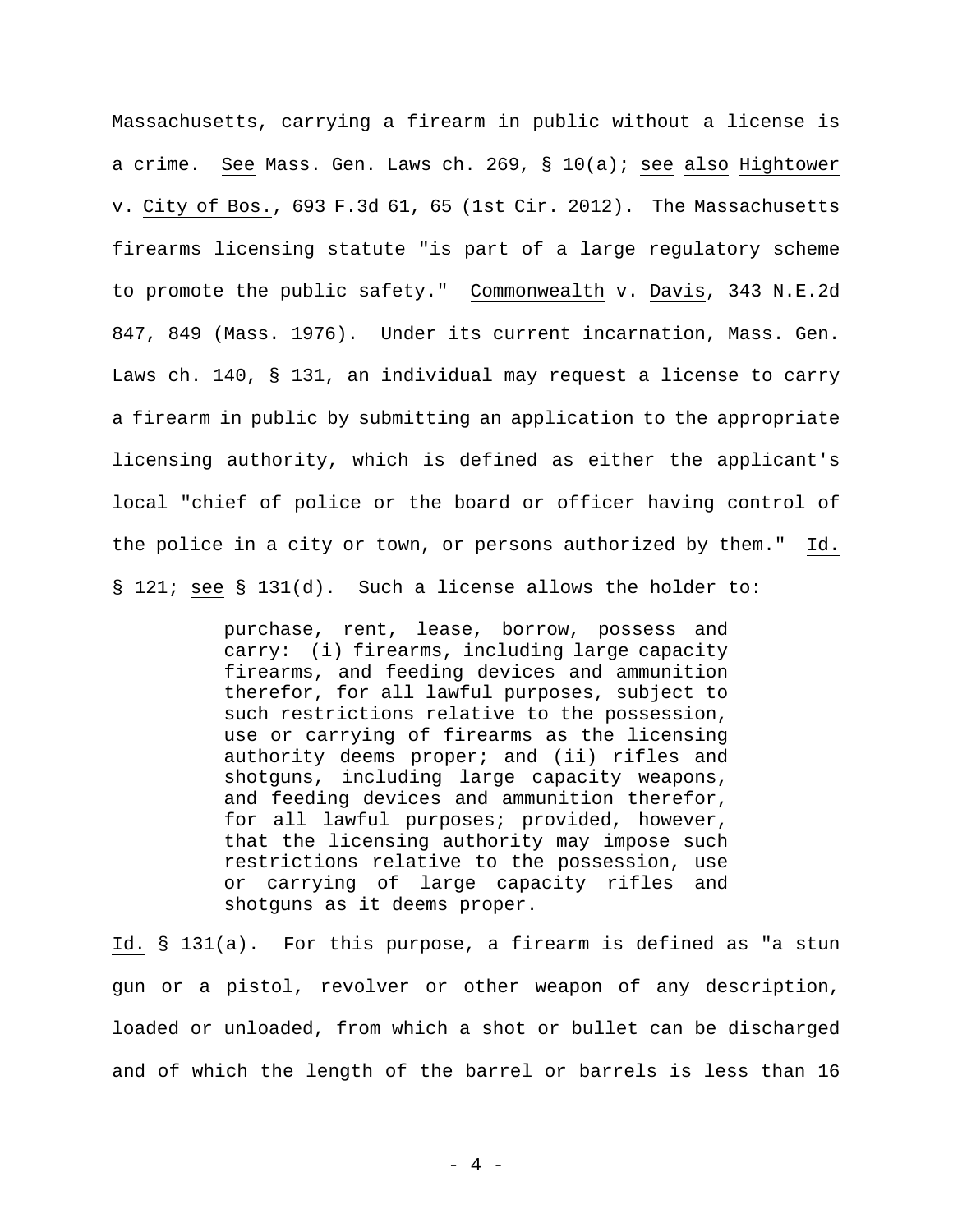inches or 18 inches in the case of a shotgun as originally manufactured." Id. § 121.

The Massachusetts statute describes the circumstances in which a license to carry may be granted, denied, revoked, or restricted to particular uses. See id. § 131. Pertinently, a local licensing authority "may issue [a license] if it appears that the applicant is not a prohibited person . . . and that the applicant has good reason to fear injury . . . or for any other reason, including the carrying of firearms for use in sport or target practice only." Id. § 131(d). An applicant is a "prohibited person" if the licensing authority determines, inter alia, that he is a convicted felon, that he is younger than twentyone years of age, or that he is otherwise unsuitable (by reason of, say, mental illness or involvement in domestic violence) to receive a license to carry. Id.; see generally Chief of Police of Worcester v. Holden, 26 N.E.3d 715, 724 (Mass. 2015) (discussing "suitable person" standard).

Once the licensing authority satisfies itself that the applicant is not a prohibited person, it may issue a license to carry as long as "the applicant can demonstrate a 'proper purpose' for carrying a firearm." Ruggiero v. Police Comm'r of Bos., 464 N.E.2d 104, 107 (Mass. App. Ct. 1984). Refined to bare essence, the statute identifies two pillars upon which the granting of a license to carry may rest: (1) good reason to fear injury, and

- 5 -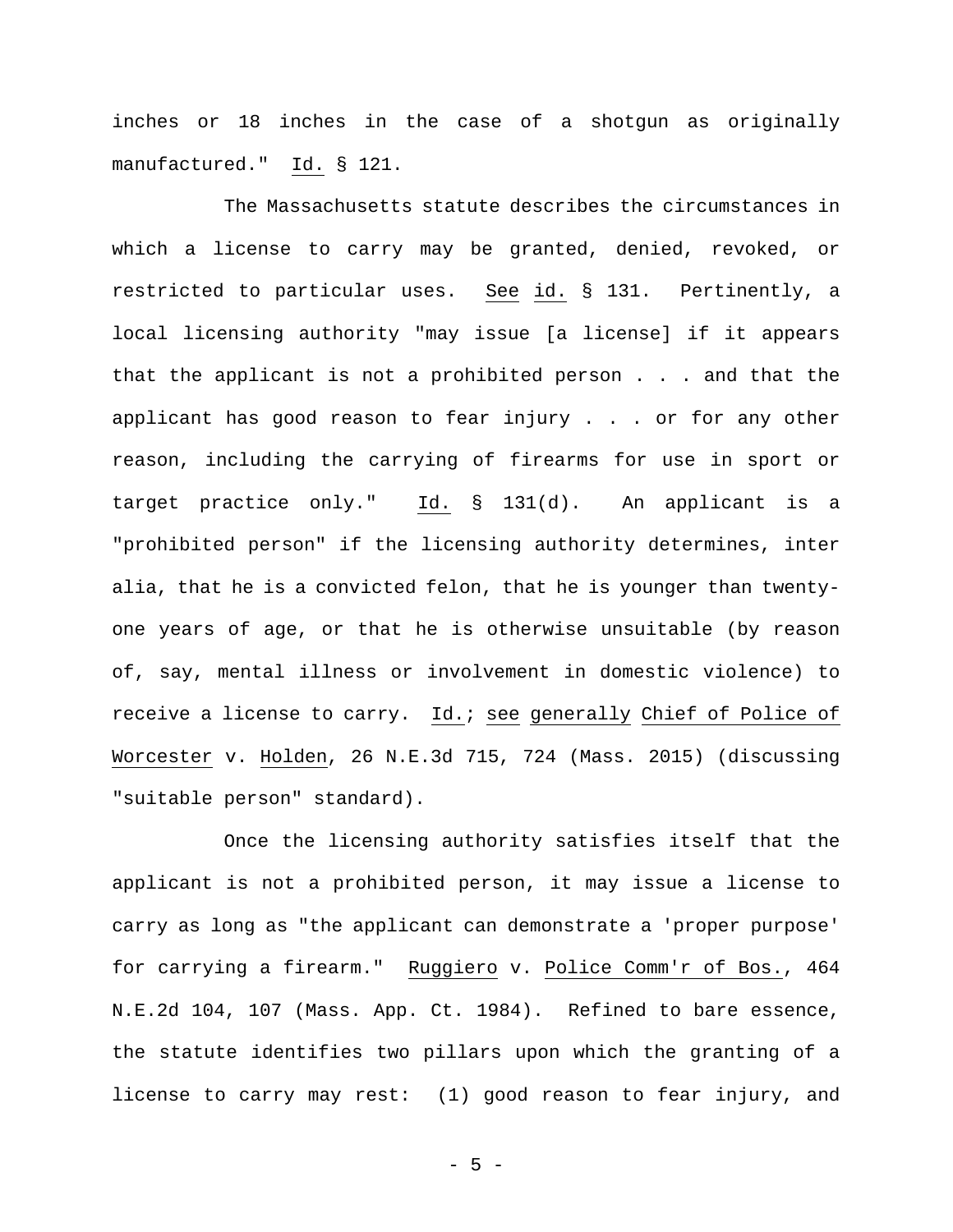(2) other reasons (such as sport or target practice). See id. Municipalities differ in their requirements for an applicant to establish eligibility based on the first pillar. Boston and Brookline have both promulgated policies requiring that an applicant furnish some information to distinguish his own need for self-defense from that of the general public. This requirement which is the focal point of the plaintiffs' challenge — means that the applicant must identify a specific need, that is, a need above and beyond a generalized desire to be safe. Cf. id. at 108 (finding insufficient applicant's statement that he had no intention of "spend[ing] his entire life behind locked doors [and was] a potential victim of crimes against his person").

An applicant who does not demonstrate a good reason to fear injury either to himself or to his property may still receive a license to carry a firearm; subject, however, to such restrictions as the licensing authority deems meet. See Mass. Gen. Laws ch. 140, § 131(a), (d). The statutory scheme vests in the licensing authority discretion to decide, on a case-by-case basis, whether and to what extent a restricted license should be issued. See id. Under this arrangement, a licensing authority may issue a restricted license that permits the carrying of a firearm only when the applicant is engaged in the particular activities specified in his application. See Ruggiero, 464 N.E.2d at 107 & n.5.

- 6 -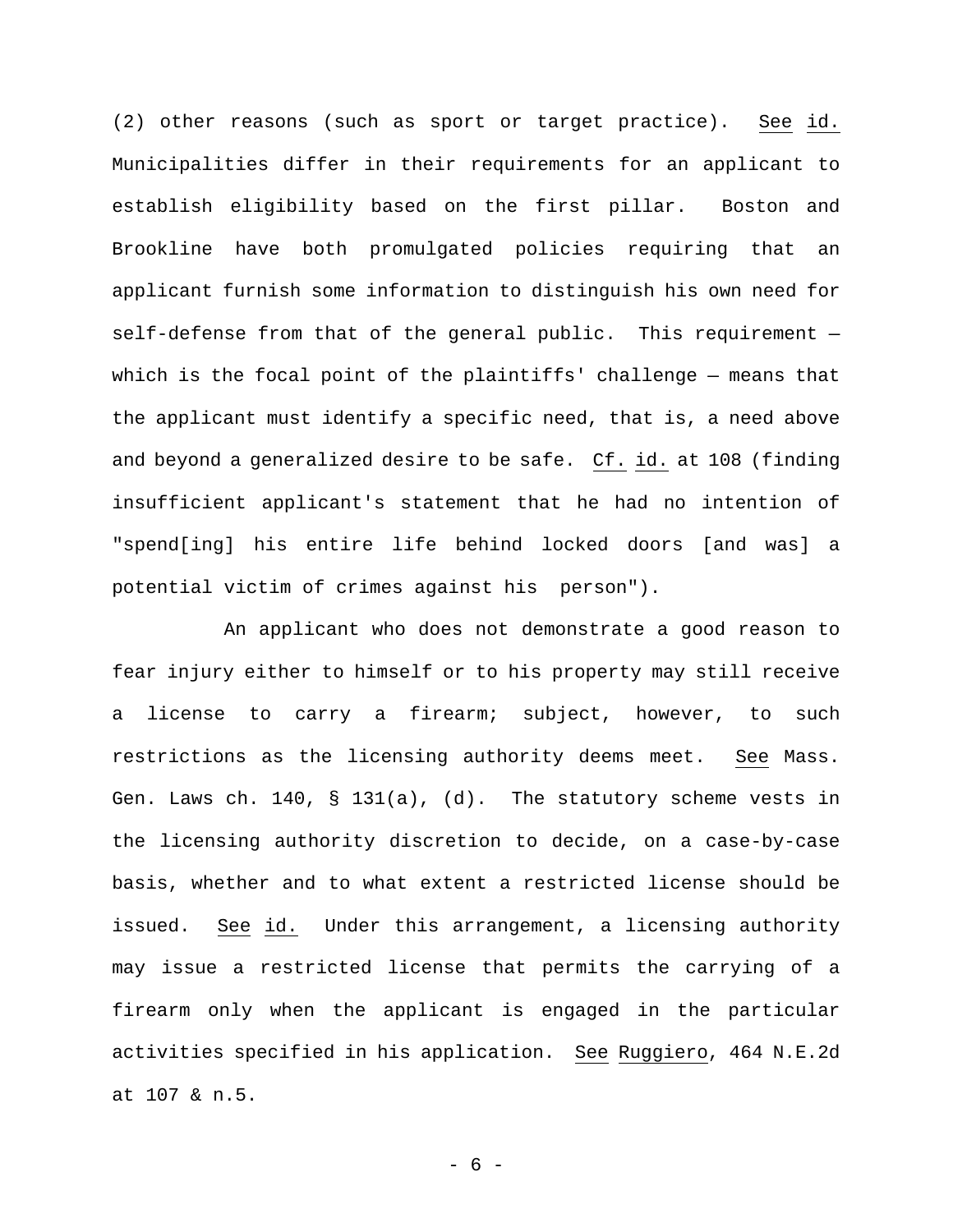Not all communities offer the same types of restricted licenses. Boston offers licenses restricted to employment, hunting and target practice, or sport. For its part, Brookline offers licenses subject to restrictions for employment, hunting, target practice, sport, transport, domestic (use only in and around one's home), or collecting. A license restricted to employment allows the licensee to carry a firearm for all employment-related purposes, that is, while working and while traveling to and from work. A license restricted to hunting allows the licensee to carry a firearm for lawful hunting of game and fowl. Similarly, a license restricted to sport allows the licensee to carry a firearm while partaking in hunting, target practice, and a wide variety of outdoor recreational activities (such as hiking, camping, and cross-country skiing).

In Boston, slightly more than forty percent of all licenses are issued without restrictions of any kind. In Brookline, the number shrinks to approximately thirty-five  $percent.^1$  Every such license (whether or not restricted) permits the licensee to keep and carry firearms for personal protection in the home.

 $\overline{a}$ 

<sup>1</sup> Boston and Brookline are not the only communities that make prolific use of restricted licenses. In 2015, fourteen communities (including Springfield, Lowell, New Bedford, Newton, and Medford) imposed restrictions on more than half of the licenses that they issued. Eleven other communities imposed restrictions on more than one-third of the licenses that they issued.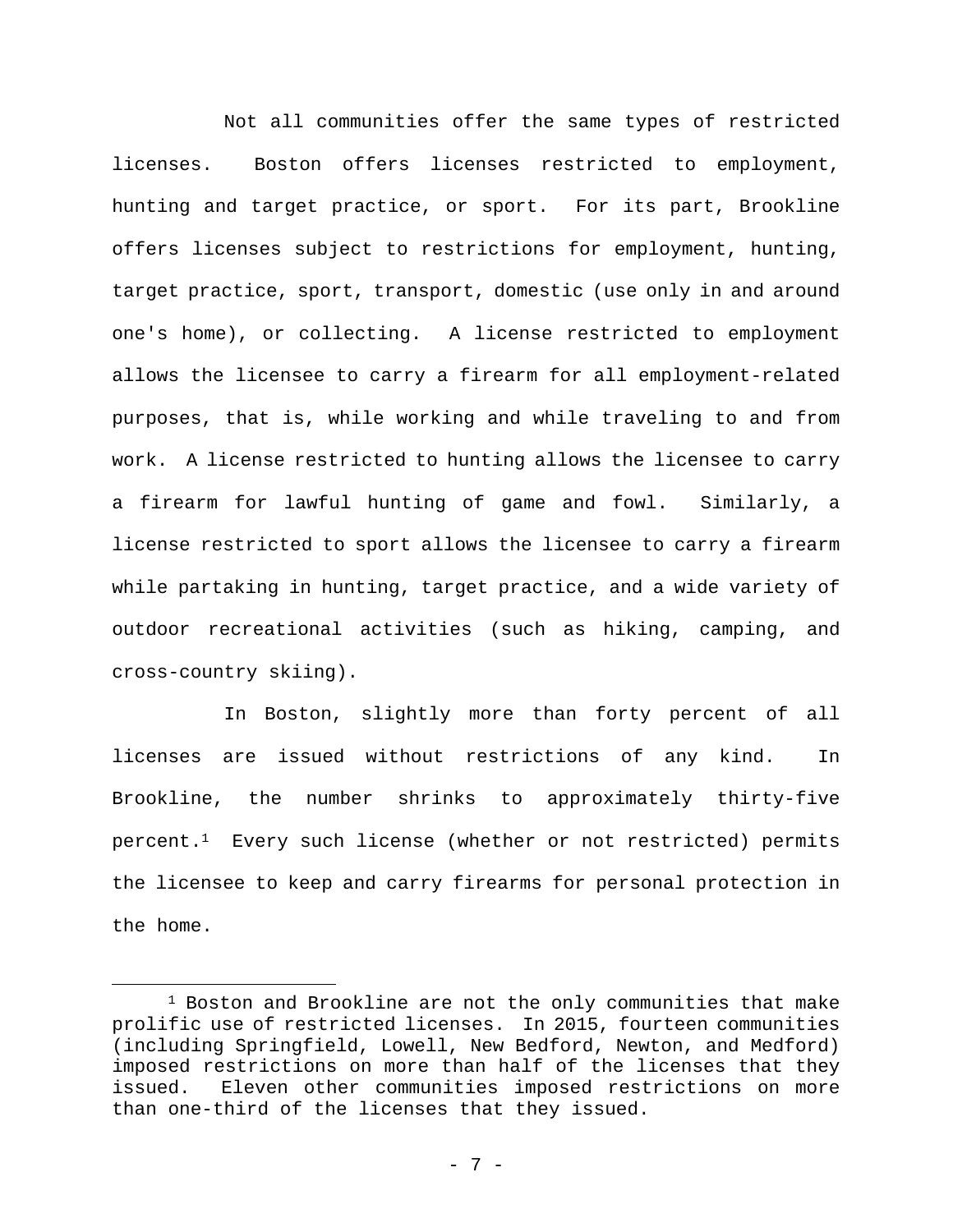Once issued, a license may be revoked or suspended "upon the occurrence of any event that would have disqualified the holder from being issued such license or from having such license renewed" or "if it appears that the holder is no longer a suitable person to possess such license." Mass. Gen. Laws ch. 140, § 131(f). Any person "aggrieved by a denial, revocation, suspension or restriction placed on a license" may seek judicial review. Id.; see Hightower, 693 F.3d at 67. Such redress must be sought within ninety days when challenging a denial, revocation, or suspension. See Mass. Gen. Laws ch. 140, § 131(f). In contrast, judicial review may be sought at "any time" when challenging a restriction. Id.

Against this backdrop, we turn to the particulars of the case at hand. The individual plaintiffs (none of whom is a prohibited person) all reside in either Boston or Brookline. In each community, the local licensing authority is the chief of police.

For present purposes, the firearms licensing policies of the two communities are not materially different. Both police departments review applications for firearms licenses individually, giving careful attention to each applicant and to his stated reasons for wanting a license. Each police chief has promulgated a policy to the effect that a generalized desire to carry a firearm for self-defense, without more, will not constitute

- 8 -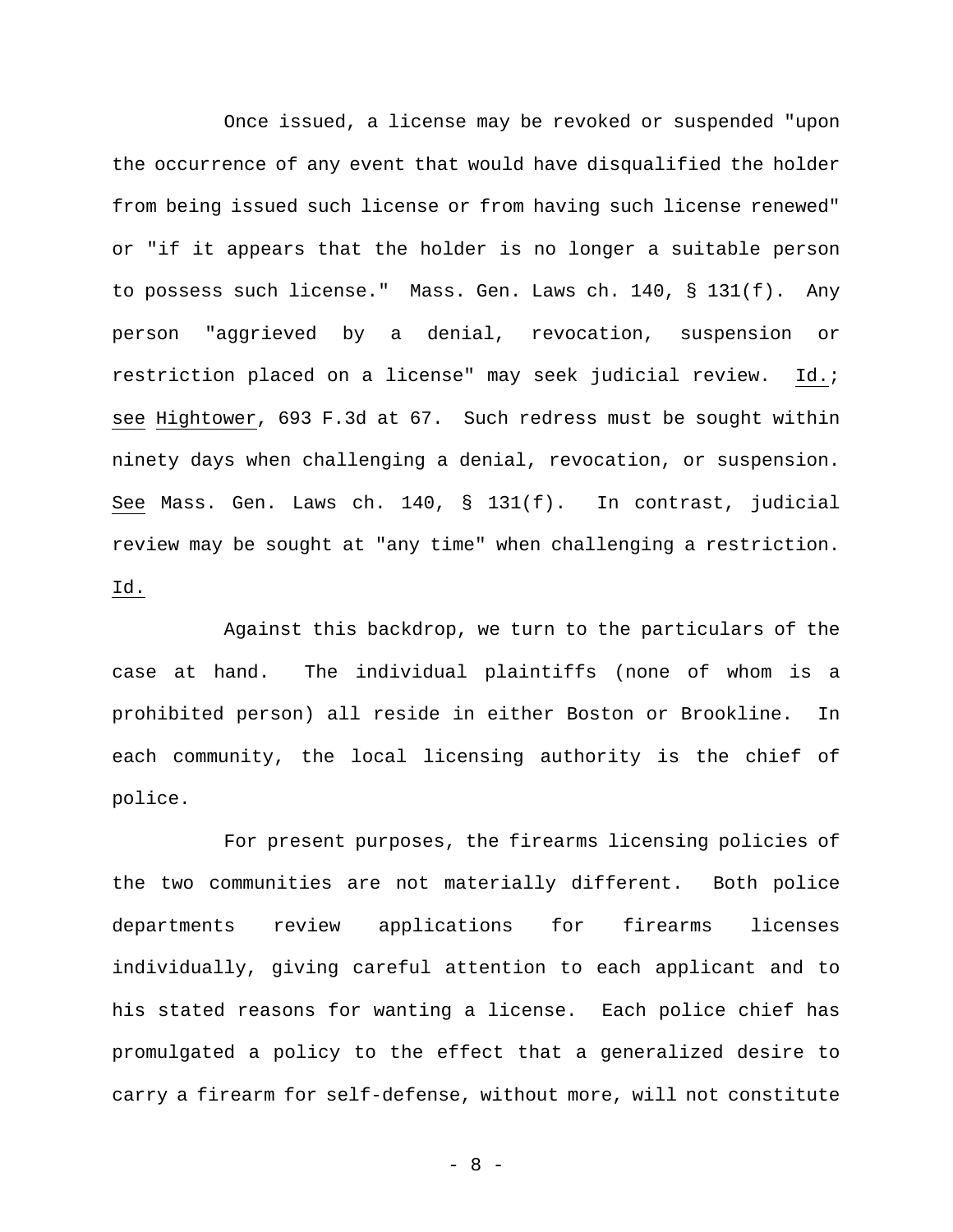"good reason" sufficient to warrant the issuance of an unrestricted license. Instead, Boston and Brookline require an applicant to articulate a reason to fear injury to himself or his property that distinguishes him from the general population. Applicants who are employed in certain vocations (specifically, physicians, attorneys, and police officers) are more likely to be granted unrestricted licenses in both communities.<sup>2</sup>

The individual plaintiffs all sought and obtained licenses to carry firearms, but those licenses were issued with a variety of restrictions:

- Plaintiff Michael Gould is a professional photographer who lives in Brookline. In 2014, the Brookline Police Department granted him a license to carry firearms, restricted to employment and sport. These restrictions allow him to carry firearms on his person at home and whenever he is working with his high-priced photography equipment or when engaged in a range of recreational activities.
- Plaintiffs Christopher Hart, John Stanton, Danny Weng, and Sarah Zesch live in Boston. Each of them

 $\overline{a}$ 

<sup>2</sup> Boston (but not Brookline) also will grant unrestricted licenses to applicants who already have been issued unrestricted licenses by some other community in Massachusetts.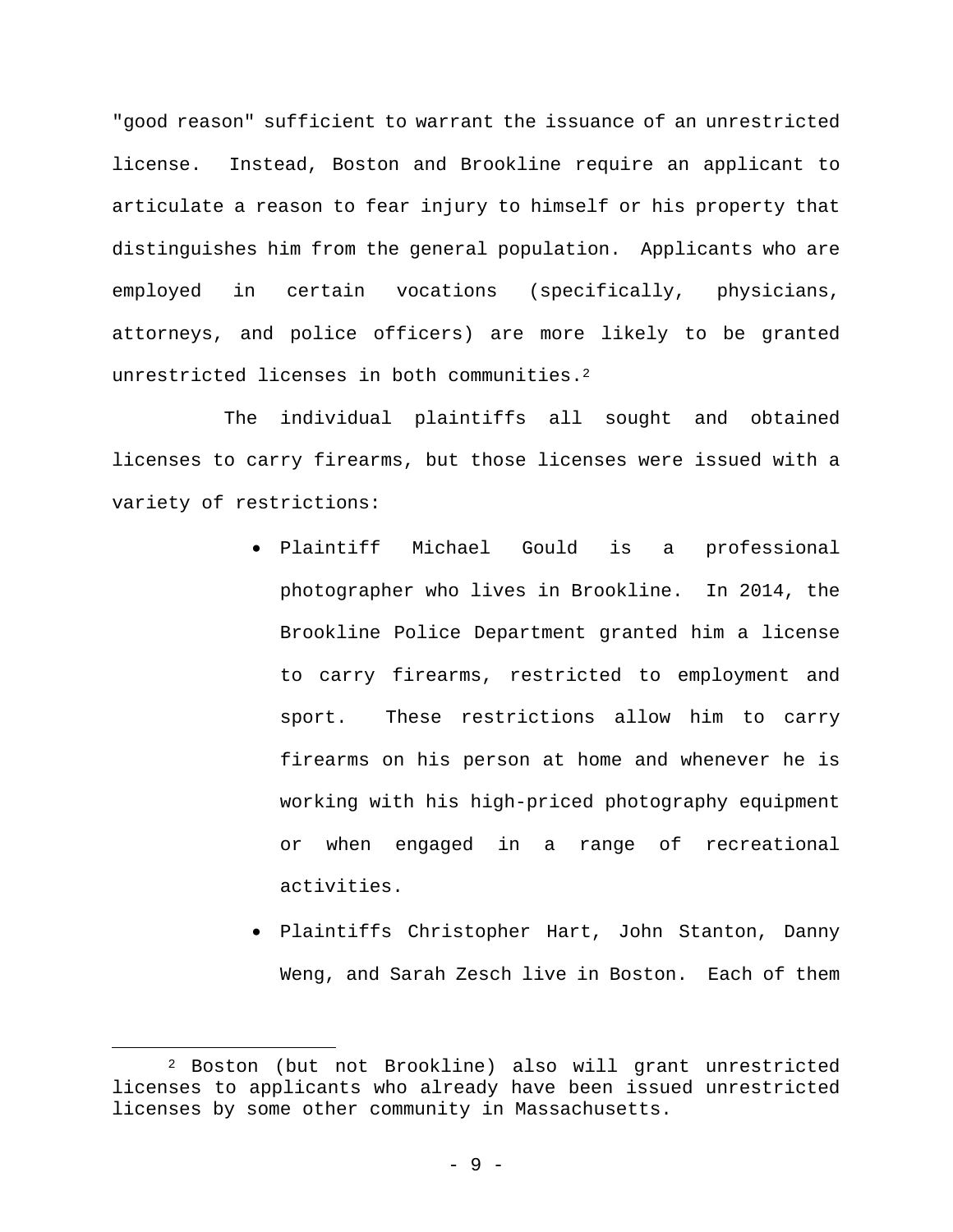applied for an unrestricted firearms license but received a restricted license (containing hunting and target-practice restrictions).

The complaint alleges that each of the individual plaintiffs seeks an unrestricted license to carry firearms in public for the purpose of self-defense.

The individual plaintiffs are joined by plaintiff Commonwealth Second Amendment, Inc. (Comm2A), a non-profit organization dedicated to advancing the right to keep and bear arms. All of the individual plaintiffs are members of Comm2A.

Although all of the individual plaintiffs wish to have unrestricted firearms licenses for personal protection, none of them has tried to show that his or her fear of injury is in any way distinct from that of the general population. Thus, none of them has been able to satisfy Boston's or Brookline's "good reason" standard.

Invoking 42 U.S.C. § 1983, the plaintiffs brought suit in the United States District Court for the District of Massachusetts against the chiefs of police of Boston and Brookline. They alleged that these officials, acting under color of state law, infringed their Second Amendment rights. To remedy this infringement, the plaintiffs sought a declaration that the Massachusetts firearms licensing statute, as administered in Boston and Brookline, transgressed the Second Amendment by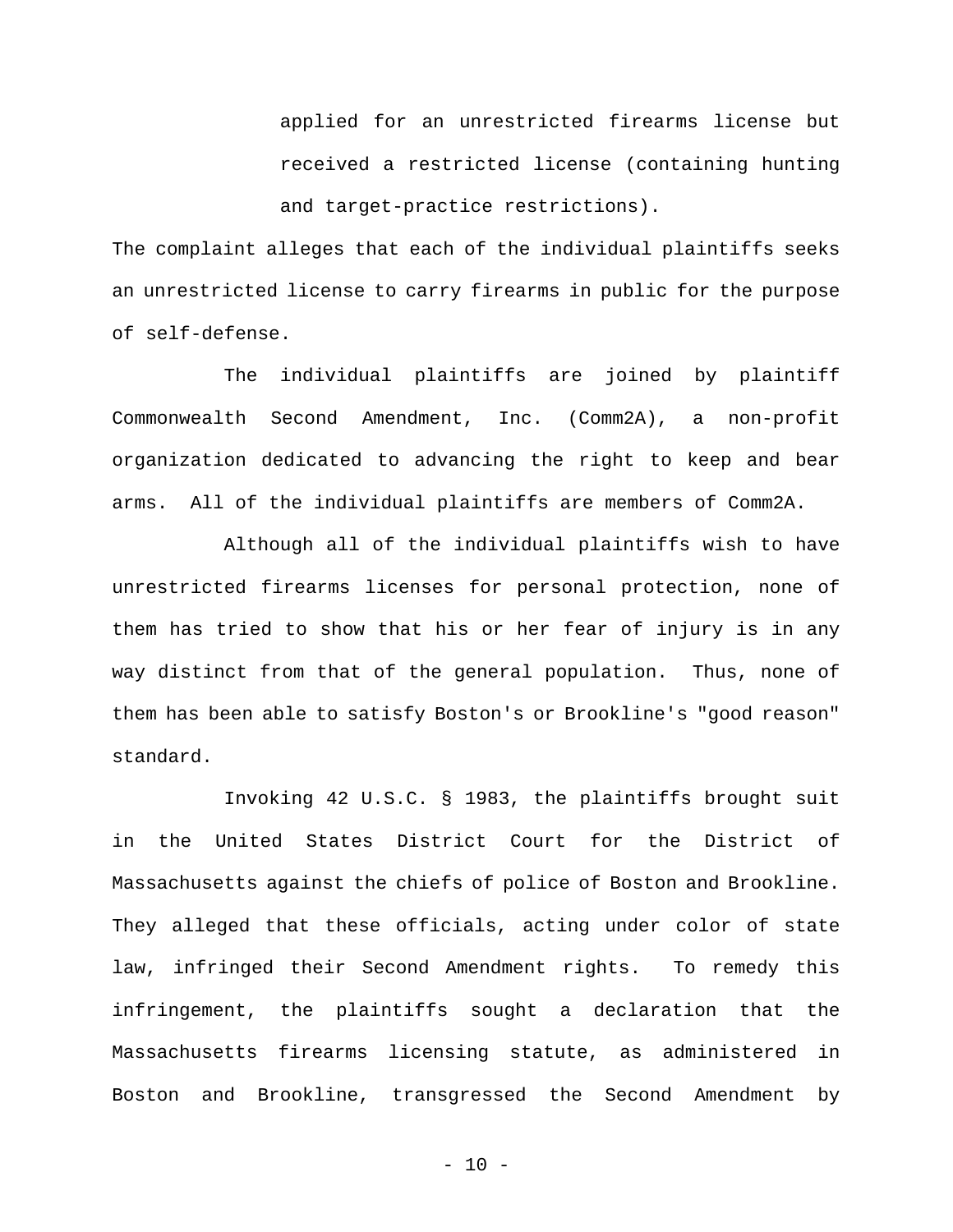allowing licensing authorities to deny unrestricted licenses to otherwise qualified individuals who lack a particularized reason to fear injury. See 28 U.S.C. §§ 2201, 2202. They also sought injunctive relief directing the defendants to remove all restrictions from the licenses held by the individual plaintiffs and barring the defendants from issuing restricted licenses in the future.

On motion, the district court allowed the Office of the Attorney General of the Commonwealth of Massachusetts to join the fray as an intervenor-defendant. See Fed. R. Civ. P. 24(a)(1). After the close of discovery, the parties cross-moved for summary judgment. The district court, in a thoughtful rescript, granted summary judgment for the defendants. See Gould v. O'Leary, 291 F. Supp. 3d 155, 174 (D. Mass. 2017). In its ruling, the district court first assumed (without deciding) that the challenged statutory and regulatory scheme burdened the Second Amendment right to bear arms. See id. at 169. Next, it determined that intermediate scrutiny comprised the appropriate lens through which to view the constitutionality of the challenged law. See id. at 170. Finally, the court concluded that the challenged statutory and regulatory scheme passed intermediate scrutiny: it bore a substantial relationship to the important governmental interests of promoting public safety and preventing crime. See id. at 173. In reaching this conclusion, the court ceded some deference to the

- 11 -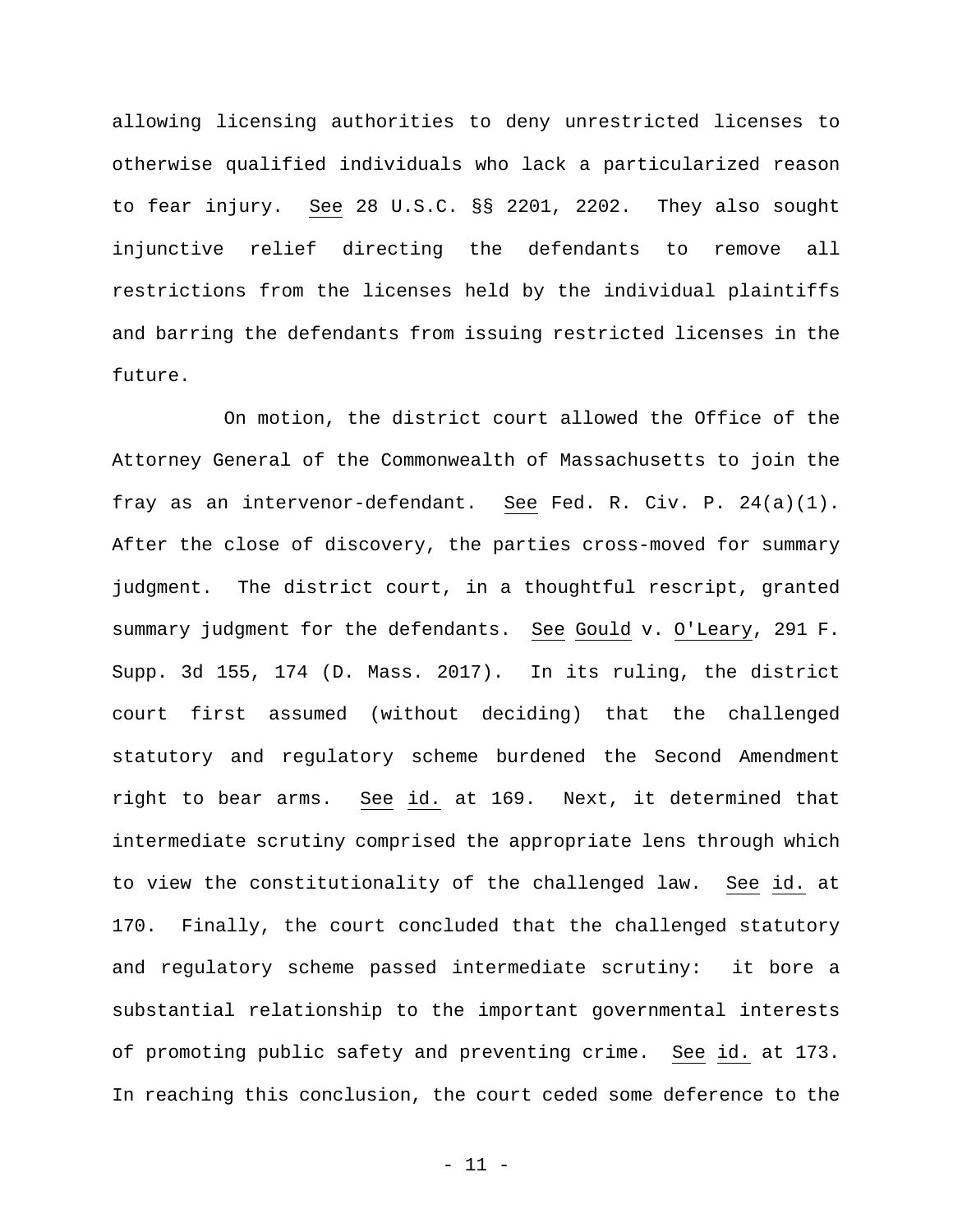predictive judgments of the legislature "regarding matters that are beyond the competence of" courts. Id. at 171 (quoting Kachalsky v. Cty. of Westchester, 701 F.3d 81, 97 (2d Cir. 2012)).

This timely appeal ensued. The parties have filed exemplary briefs, and those submissions have been supplemented by a myriad of helpful amicus briefs.

## **II. FRAMING THE ISSUE**

Before plunging into the merits of the plaintiffs' claims, we pause for some additional stage-setting. To begin, we note that the plaintiffs' appeal hinges on the answers to two central questions: Does the Second Amendment protect the right to carry a firearm outside the home for self-defense? And if they prevail on that question, may the government condition the exercise of the right to bear arms on a showing that a citizen has a "good reason" (beyond a generalized desire for self-defense) for carrying a firearm outside the home? Undergirding the plaintiffs' proposed answers to these questions is their claim that the manner in which Boston and Brookline have interpreted the Massachusetts "good reason" requirement offends the Second Amendment. Importantly, though, the plaintiffs do not challenge the Massachusetts firearms licensing statute as a whole, nor do they challenge the Commonwealth's requirement that an individual must have a license to carry firearms in public.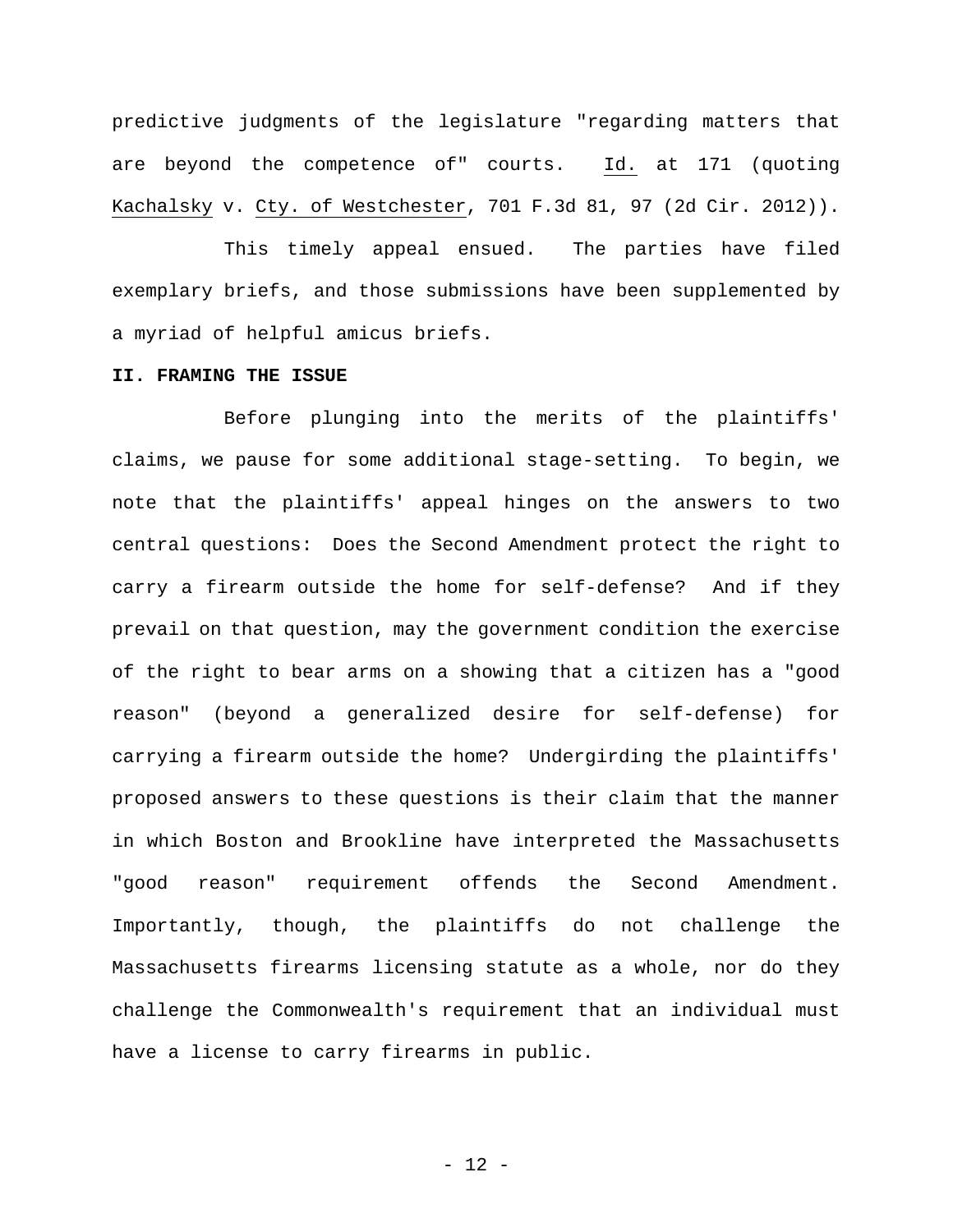Because the plaintiffs' appeal is based exclusively upon the Second Amendment, our analysis follows suit. Consequently, we do not consider — let alone foreclose — any other potential challenges to the manner in which Boston and Brookline have chosen to exercise their discretion under the Massachusetts firearms licensing statute. By the same token, even though we recognize that the majority of Massachusetts communities have firearms licensing policies that are more permissive than those adopted in Boston and Brookline, we do not regard those policies as relevant to our analysis.

Next, we think it is useful to draw a distinction between two types of firearms licensing regulations. Location-based regulations limit where firearms may be carried. In contrast, applicant-based regulations identify prohibited persons (such as felons) who may be barred from carrying firearms anywhere. The policies at issue here fall into the former category. Thus, we do not pass upon the validity of "prohibited person" regulations. After all, the plaintiffs have not challenged the Commonwealth's requirement, followed fastidiously in Boston and Brookline, that a license to carry firearms may be issued only to a suitable person.

Finally, we deem it helpful to offer a glossary of sorts, defining certain terms as those terms are used in this opinion.

- 13 -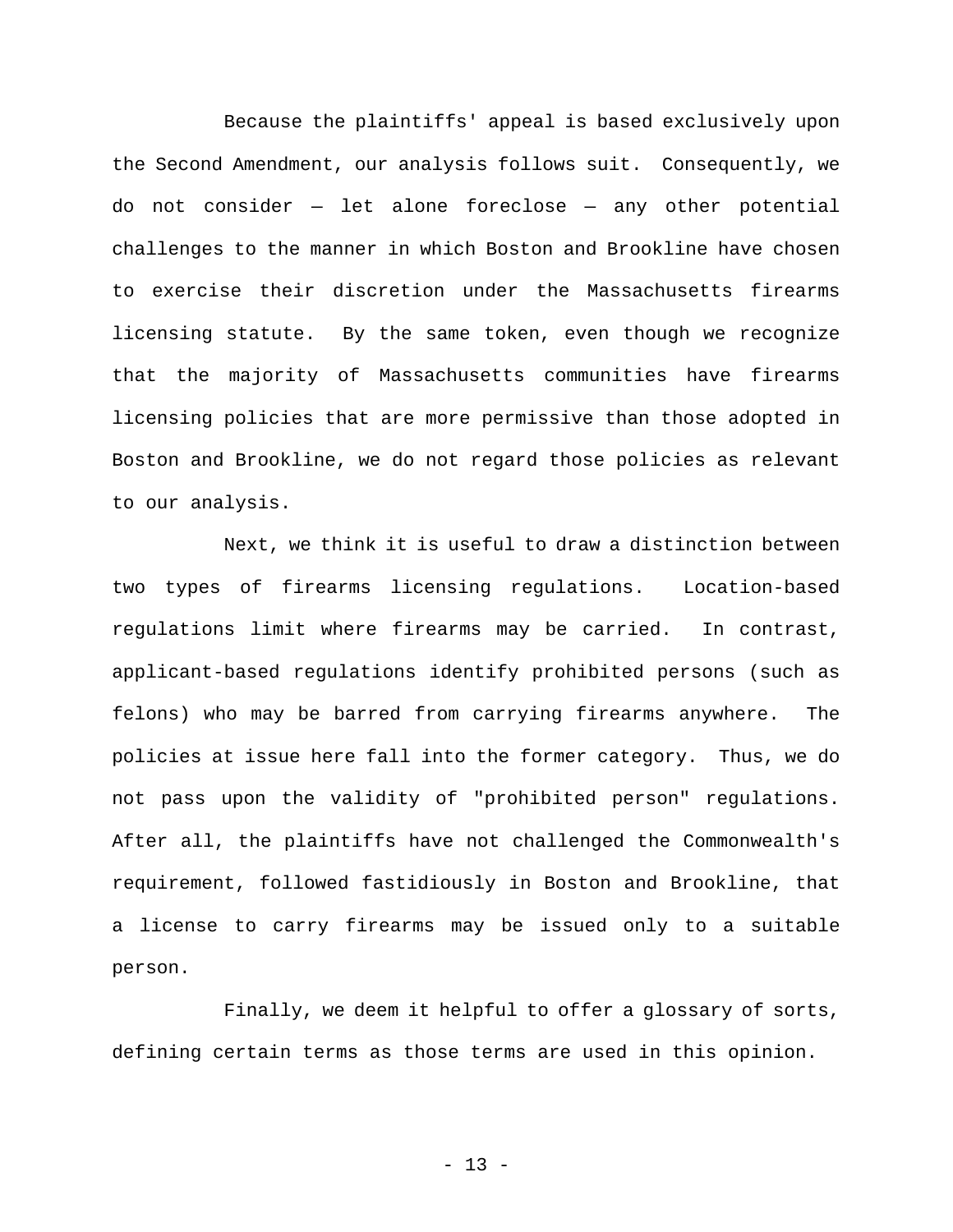- When we say the "Massachusetts statute," we mean (unless otherwise indicated) the "good reason" requirement of the Massachusetts firearms licensing statute.
- When we refer to the "Boston and Brookline policies," we mean the administration and implementation of the "good reason" requirement by those two municipalities.
- When we say "firearm," we mean a conventional handgun. See Mass. Gen. Laws ch. 140, § 121 (defining "firearm" as "a stun gun or a pistol, revolver or other weapon of any description, loaded or unloaded, from which a shot or bullet can be discharged and of which the length of the barrel or barrels is less than 16 inches or 18 inches in the case of a shotgun as originally manufactured"). We do not use this term to refer to assault weapons, which have a separate definition under Massachusetts law. See id.
- When we say in "public," we mean outside of one's home, excluding "sensitive places such as schools and government buildings," where the Supreme Court has cautioned that the regulation of firearms is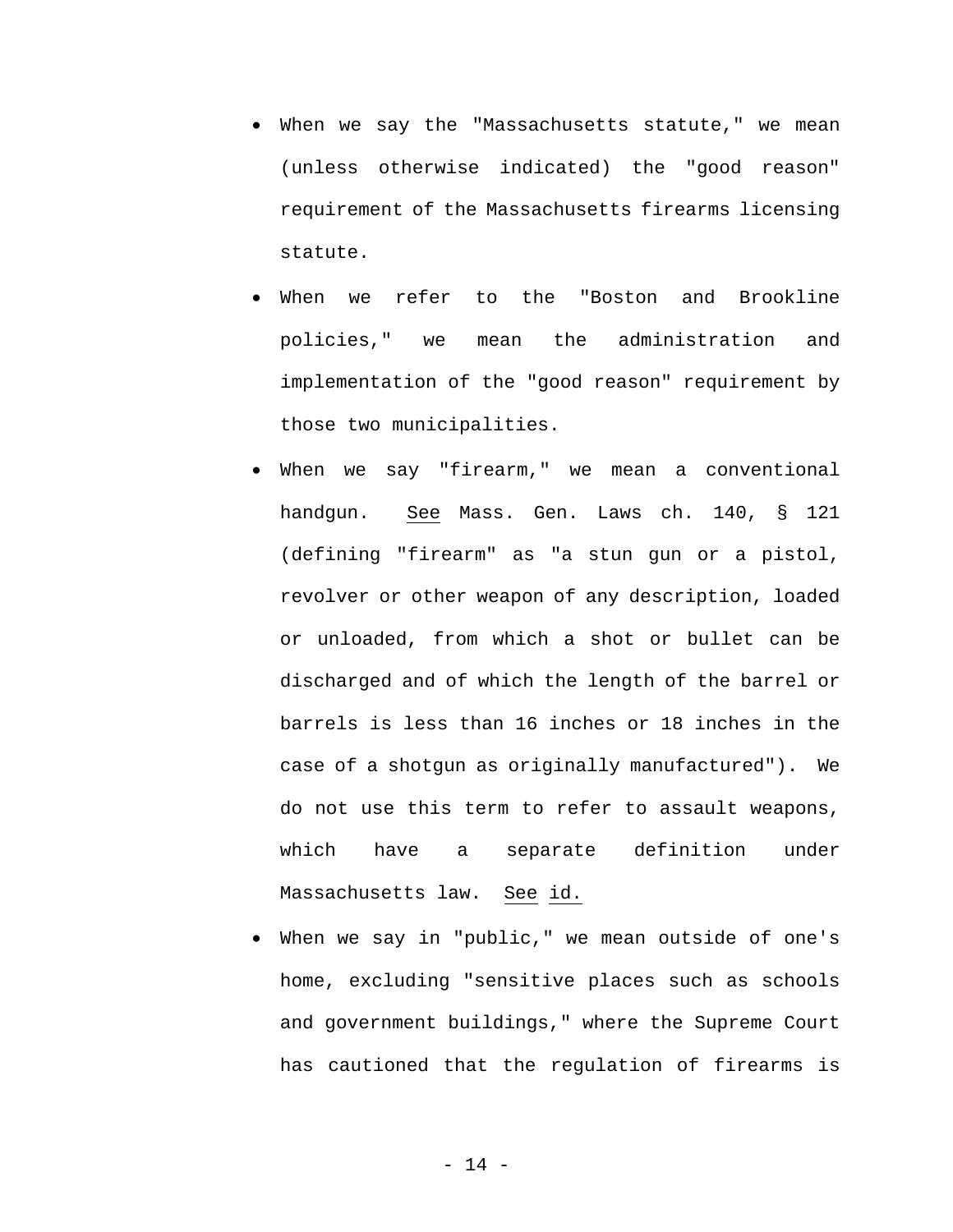"presumptively lawful." Heller, 554 U.S. at 626- 27 & n.26.

 The terms "carry" and "carriage" refer to "wear[ing], bear[ing], or carry[ing]" a firearm "upon the person or in the clothing or in a pocket, for the purpose . . . of being armed and ready for offensive or defensive action in a case of conflict with another person." Id. at 584 (quoting Muscarello v. United States, 524 U.S. 125, 143 (1998) (Ginsburg, J., dissenting)). Unless otherwise specified, we use these terms to include both open and concealed carriage. We caution, however, that laws restricting concealed carriage alone may call for a somewhat different analysis. See Hightower, 693 F.3d at 73-74 (finding "[l]icensing of the carrying of concealed weapons" to be "presumptively lawful").

### **III. ANALYSIS**

The plaintiffs mount two principal claims of error. First, they contend that the right to carry firearms in public for self-defense lies at the core of the Second Amendment and, thus, admits of no regulation. Second, they contend that the Boston and Brookline policies fail under any level of scrutiny that might arguably apply. We approach these claims of error mindful that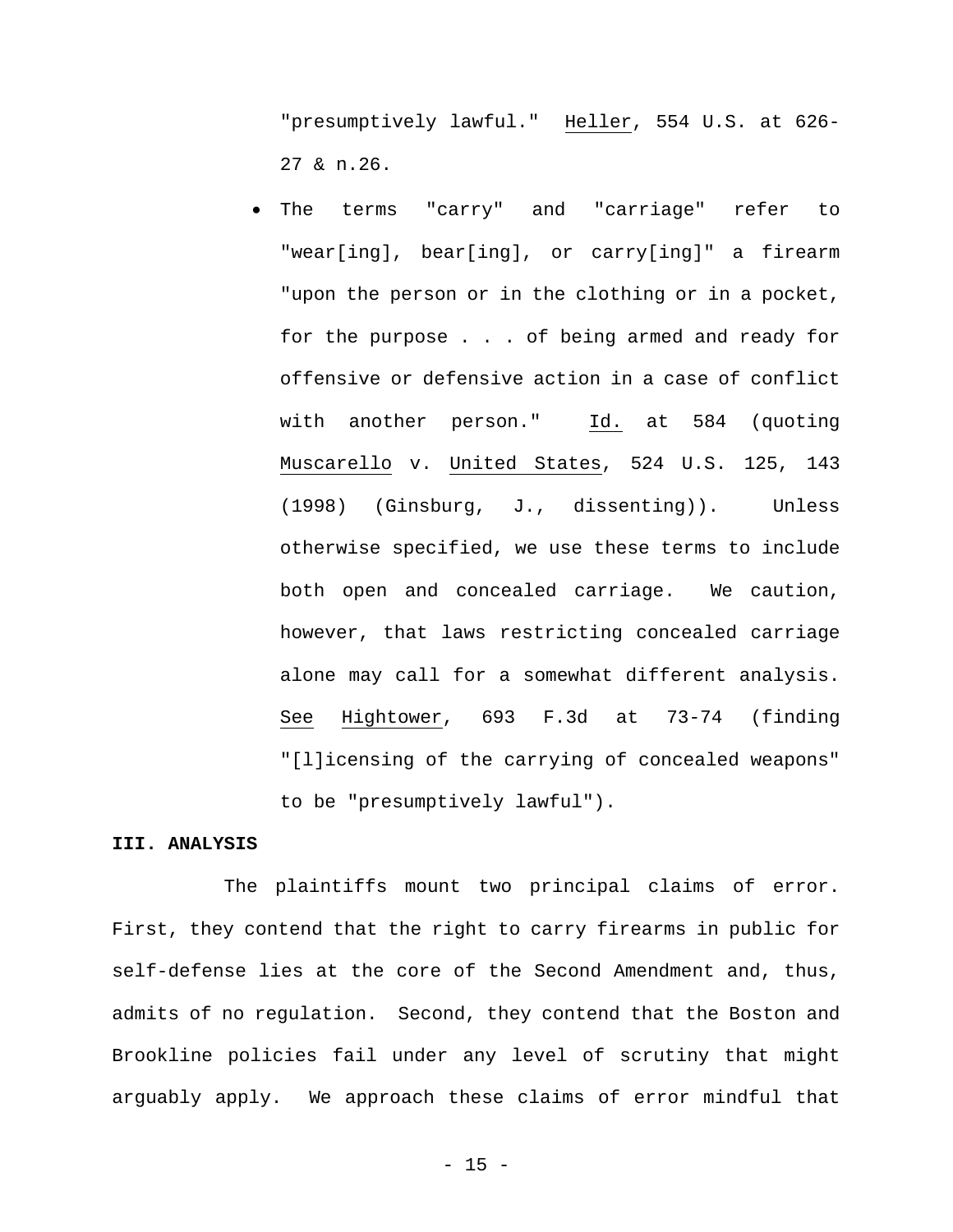our review of the district court's entry of summary judgment is de novo. See id. at 70; see also Watchtower Bible & Tract Soc'y of N.Y., Inc. v. Sagardía de Jesús, 634 F.3d 3, 10 (1st Cir. 2011) (reviewing constitutional challenge to state law de novo). This standard is unchanged where, as here, an appeal follows the district court's disposition of cross-motions for summary judgment. See Blackie v. Maine, 75 F.3d 716, 720-21 (1st Cir. 1996). The task at hand is simplified by the parties' agreement that there are no genuine issues of material fact and that the critical constitutional questions are purely legal inquiries.

### **A. Legal Framework.**

The Second Amendment provides that "[a] well regulated Militia, being necessary to the security of a free State, the right of the people to keep and bear Arms, shall not be infringed." U.S. Const. amend. II. For over two centuries, the Supreme Court said very little either about the meaning of these words or about the scope of the guaranteed right. In 2008, though, the Court made pellucid that the Second Amendment protects the right of an individual to keep and bear arms (unconnected to service in the militia). See Heller, 554 U.S. at 592. Two years later, the Court confirmed that the Second Amendment applies with full force to the states through the Fourteenth Amendment. See McDonald v. City of Chicago, 561 U.S. 742, 784-85 (2010).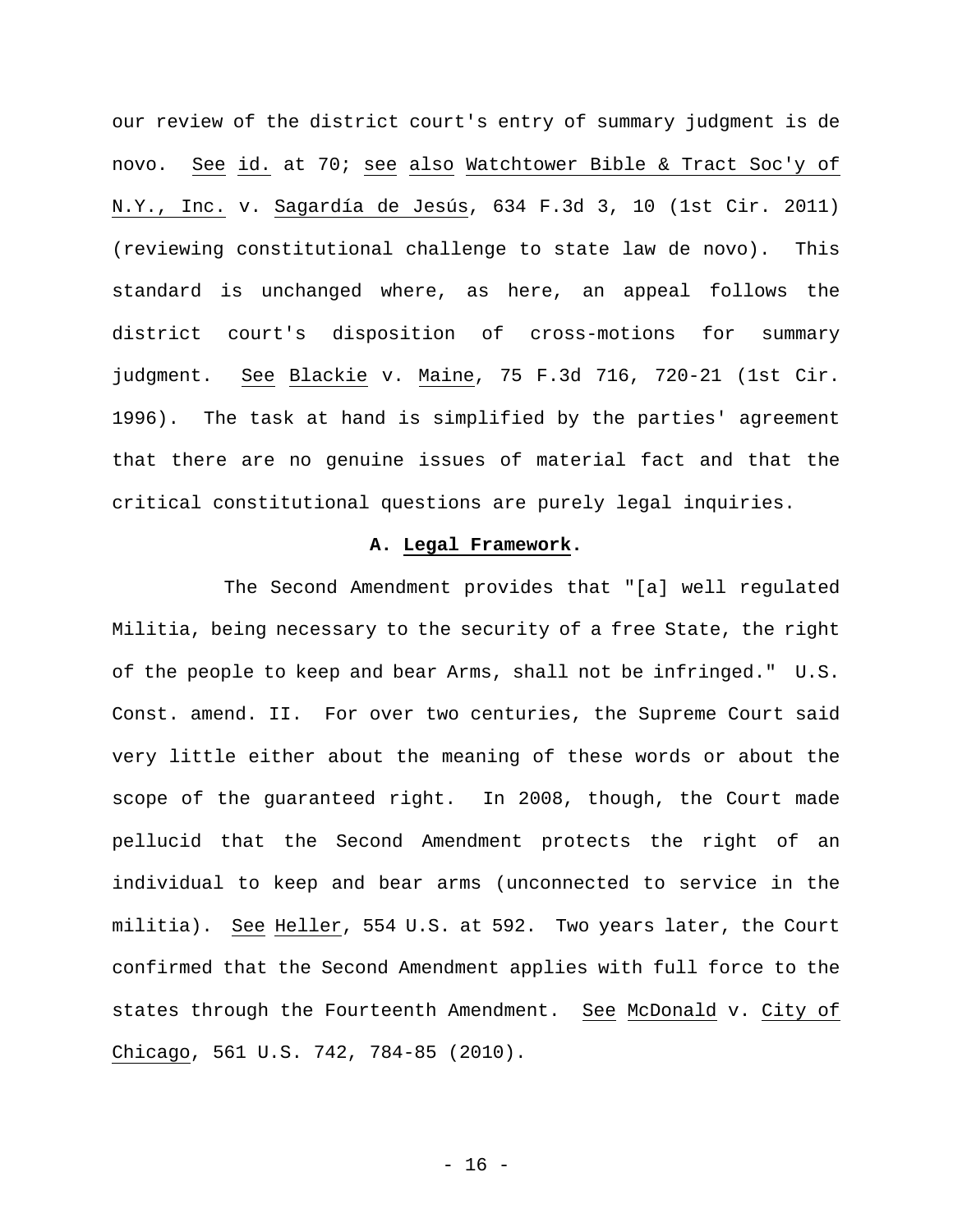These decisions merely scratched the surface: they did not provide much clarity as to how Second Amendment claims should be analyzed in future cases. In Heller, for example, the Court considered the District of Columbia's near-complete ban on keeping operable handguns in the home. See 554 U.S. at 574-75. The Court concluded that this law infringed "the right of law-abiding, responsible citizens to use arms in defense of hearth and home" an interest that the Court described as "elevate[d] above all other [Second Amendment] interests." Id. at 635. The Court observed that "[f]ew laws in the history of our Nation have come close to the severe restriction of the District's handgun ban." Id. at 629. Starting from this premise, the Court decided that the challenged law was so restrictive of the Second Amendment right that it would fail to pass muster "[u]nder any of the standards of scrutiny that we have applied to enumerated constitutional rights." Id. at 628-29.

In the plaintiffs' view, it follows directly from Heller that the Second Amendment guarantees them an unconditional right to carry firearms in public for self-defense. On this basis, they urge us to find that the Boston and Brookline policies are unconstitutional. We are not so sanguine: Heller simply does not provide a categorical answer to whether the challenged policies violate the Constitution. Put another way, nothing in Heller "impugn[s] legislative designs that comprise . . . public welfare

- 17 -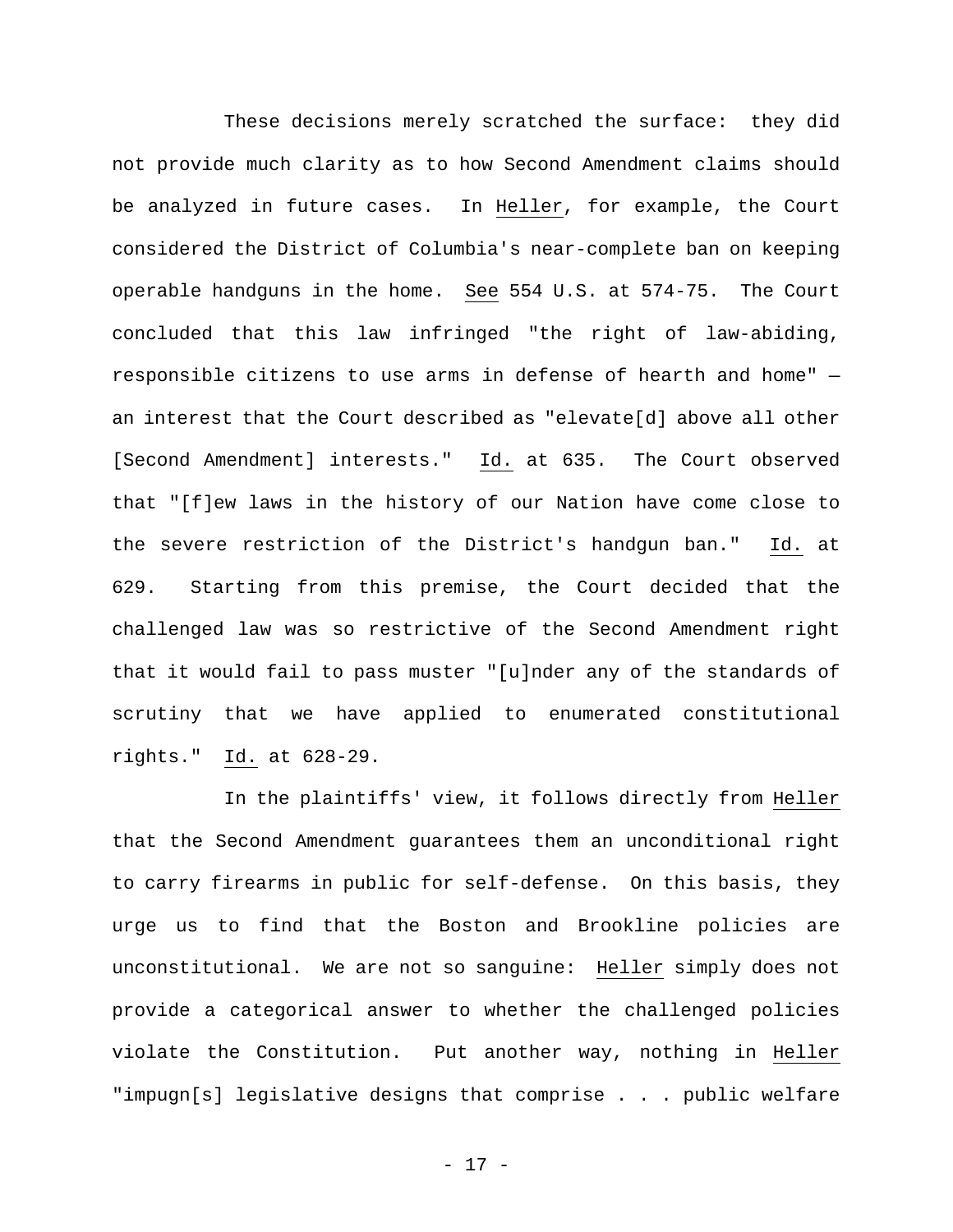regulations aimed at addressing perceived inherent dangers and risks surrounding the public possession of loaded, operable firearms." Powell v. Tompkins, 783 F.3d 332, 346 (1st Cir. 2015). This conclusion is reinforced by McDonald  $-$  a case in which the Court plainly read Heller in this way, observing that Heller "does not imperil every law regulating firearms." 561 U.S. at 786.

Indeed, Heller itself made precisely this point. The majority opinion there stated that "[l]ike most rights, the right secured by the Second Amendment is not unlimited" and thus does not protect "a right to keep and carry any weapon whatsoever in any manner whatsoever and for whatever purpose" or "for any sort of confrontation." 554 U.S. at 595, 626 (emphasis omitted). The Court went on to provide a non-exhaustive list of "presumptively lawful regulatory measures," including "longstanding prohibitions on the possession of firearms by felons and the mentally ill," "laws forbidding the carrying of firearms in sensitive places such as schools and government buildings," and "laws imposing conditions and qualifications on the commercial sale of arms." Id. at 626-27 & n.26.

Even so, the Heller Court never presumed "to clarify the entire field" of permissible Second Amendment regulation. Id. at 635. Of particular pertinence for present purposes, Heller was silent about both "the scope of [the Second Amendment] right beyond

- 18 -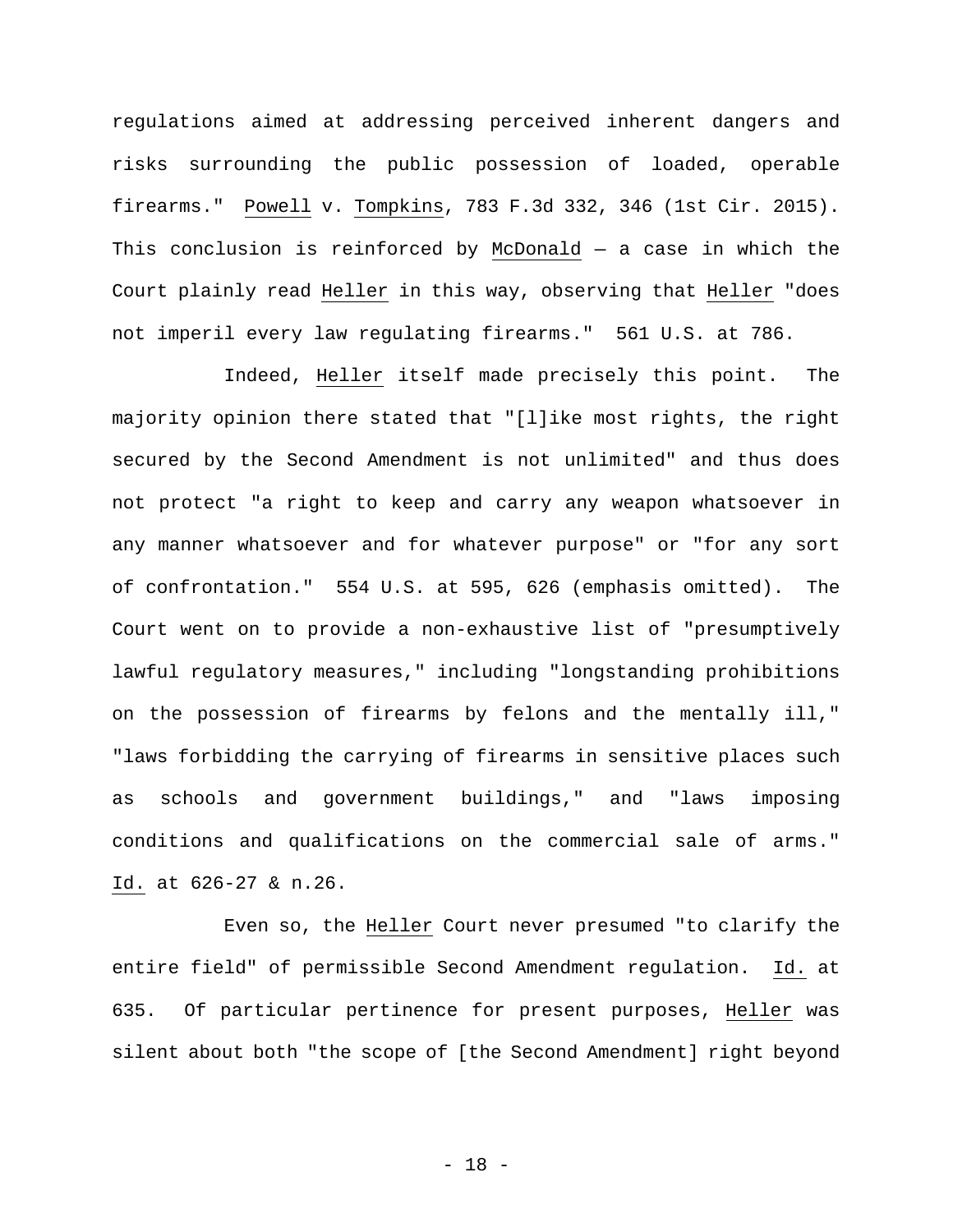the home and the standards for determining when and how the right can be regulated by a government." Kachalsky, 701 F.3d at 89.

In the decade since Heller was decided, courts have adopted a two-step approach for analyzing claims that a statute, ordinance, or regulation infringes the Second Amendment right. See, e.g., Young v. Hawaii, 896 F.3d 1044, 1051 (9th Cir. 2018); Drake v. Filko, 724 F.3d 426, 429 (3d Cir. 2013); Woollard v. Gallagher, 712 F.3d 865, 874-75 (4th Cir. 2013); Nat'l Rifle Ass'n of Am., Inc. v. Bureau of ATFE (NRA), 700 F.3d 185, 194 (5th Cir. 2012); United States v. Greeno, 679 F.3d 510, 518 (6th Cir. 2012); Heller v. District of Columbia (Heller II), 670 F.3d 1244, 1252 (D.C. Cir. 2011); Ezell v. City of Chicago, 651 F.3d 684, 701-04 (7th Cir. 2011); United States v. Reese, 627 F.3d 792, 800-01 (10th Cir. 2010); see also Powell, 783 F.3d at 347 n.9. Under this approach, the court first asks whether the challenged law burdens conduct that falls within the scope of the Second Amendment's guarantee. See NRA, 700 F.3d at 194. This is a backward-looking inquiry, which seeks to determine whether the regulated conduct "was understood to be within the scope of the right at the time of ratification." United States v. Chester, 628 F.3d 673, 680 (4th Cir. 2010). Because the challenge here is directed at a state law, the pertinent point in time would be 1868 (when the Fourteenth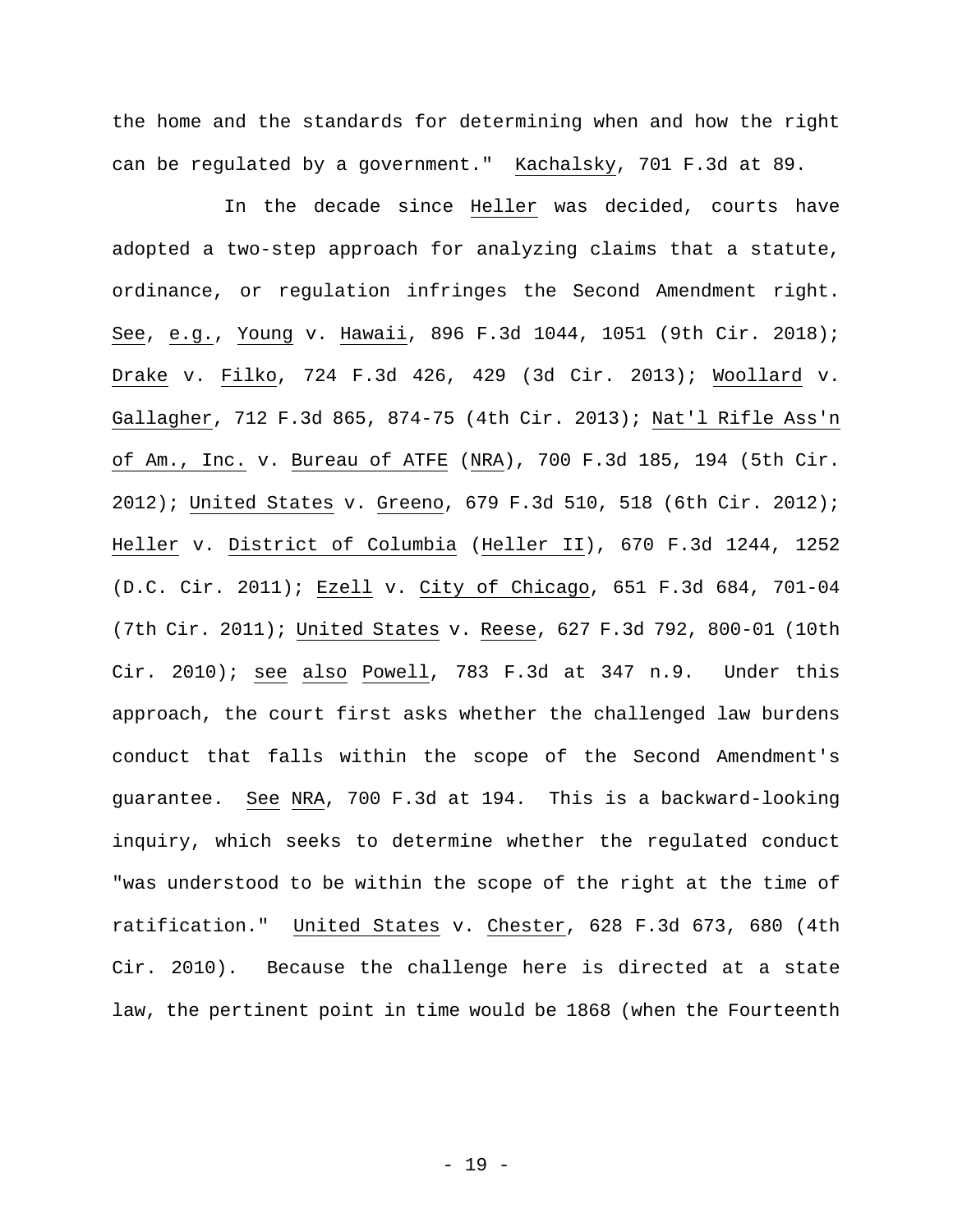Amendment was ratified).<sup>3</sup> See Greeno, 679 F.3d at 518. If the challenged law imposes no such burden, it is valid. If, however, it burdens conduct falling within the scope of the Second Amendment, the court then must determine what level of scrutiny is appropriate and must proceed to decide whether the challenged law survives that level of scrutiny. See Drake, 724 F.3d at 429; Woollard, 712 F.3d at 875.

Although we have not yet explicitly adopted this twostep approach,<sup>4</sup> we do so today. This approach results in a workable framework, consistent with Heller, for evaluating whether a challenged law infringes Second Amendment rights.

## **B. Scope of Second Amendment Right.**

The framework requires that we start by pondering "whether the conduct at issue was understood to be within the scope

 $\overline{a}$ 

<sup>3</sup> This date contrasts with the date of ratification of the Second Amendment itself (1791). It is not at all clear to us that the scope of the Second Amendment should be different when analyzing a federal law than when analyzing a state law. Here, however, we need not probe this point: our conclusion with respect to the historical record would be the same regardless of which ratification date was used.

<sup>4</sup> On occasion, though, we have employed an analysis that resembled some part of the framework. Thus, in United States v. Rene E., we traced the historical roots of laws prohibiting minors from possessing firearms from the founding era through the early twentieth century and concluded that the challenged law was of a type historically understood to be consistent with the Second Amendment. See 583 F.3d 8, 14-16 (1st Cir. 2009). So, too, in United States v. Booker, we employed a form of means-end scrutiny to find the law at issue substantially related to an important governmental interest. See 644 F.3d 12, 25-26 (1st Cir. 2011).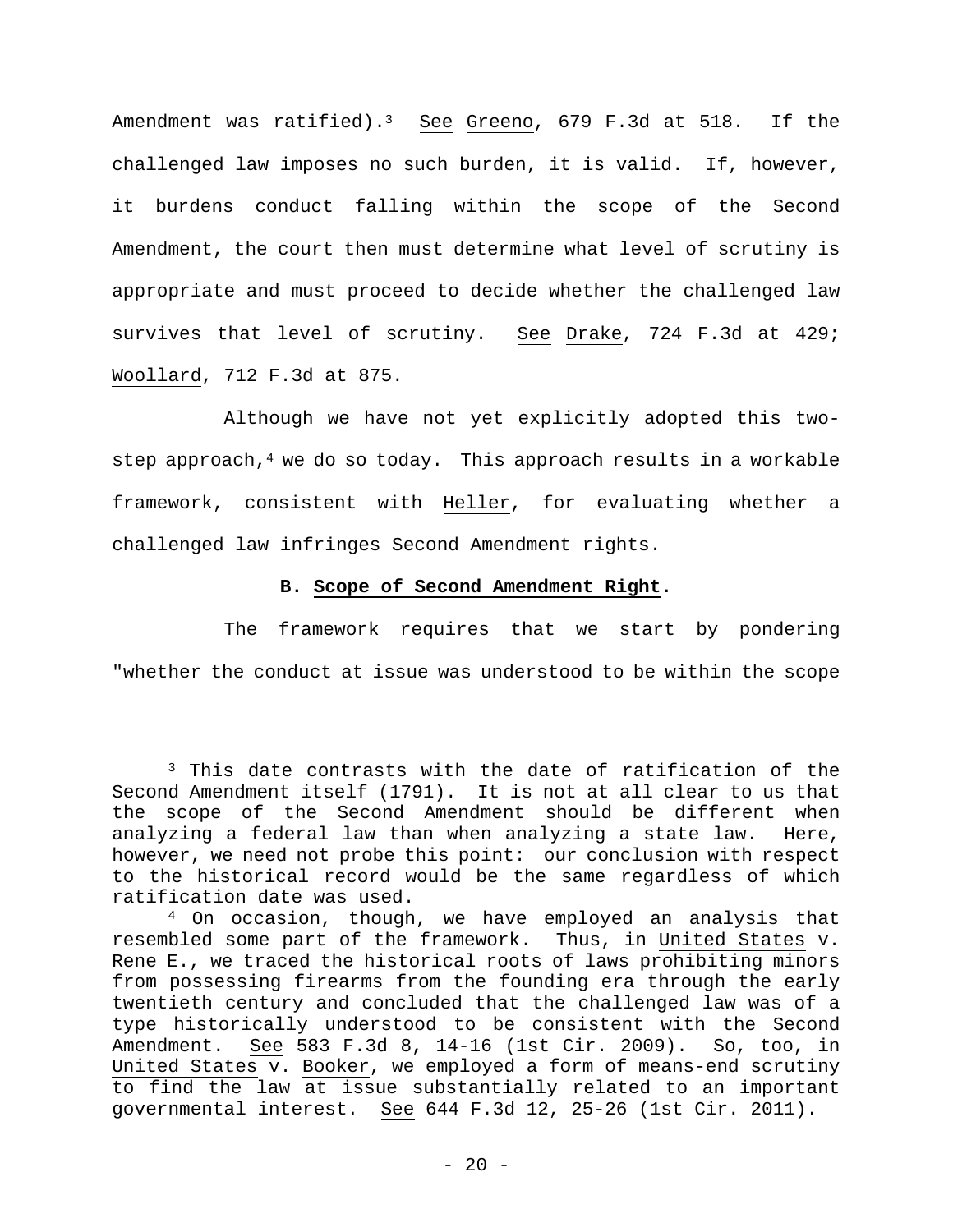of the right at the time of ratification." Woollard, 712 F.3d at 875 (quoting Chester, 628 F.3d at 680). After a diligent search for the answer to this question, we find — as have several of our sister circuits — that there is no national consensus, rooted in history, concerning the right to public carriage of firearms. See Drake, 724 F.3d at 431; Kachalsky, 701 F.3d at 91. The available guideposts point in conflicting directions and leave the indelible impression "that states often disagreed as to the scope of the right to bear arms." Kachalsky, 701 F.3d at 91. Courts that have found the history conclusive relied primarily on historical data derived from the antebellum South. See, e.g., Young, 896 F.3d at 1054-57; Wrenn v. District of Columbia, 864 F.3d 650, 660-61 (D.C. Cir. 2017). But we find it unconvincing to argue that practices in one region of the country reflect the existence of a national consensus about the implications of the Second Amendment for public carriage of firearms. After all, our nation is built upon its diversity — and there is no principled way that we can assume that practices in one region are representative of all regions. We must use a wider-angled lens.

The view through this wider-angled lens tells a different tale. A comprehensive survey of the historical record — including the laws of Massachusetts, which "first adopted a good cause statute in 1836" — reveals that "states and their predecessor colonies and territories have taken divergent approaches to the

- 21 -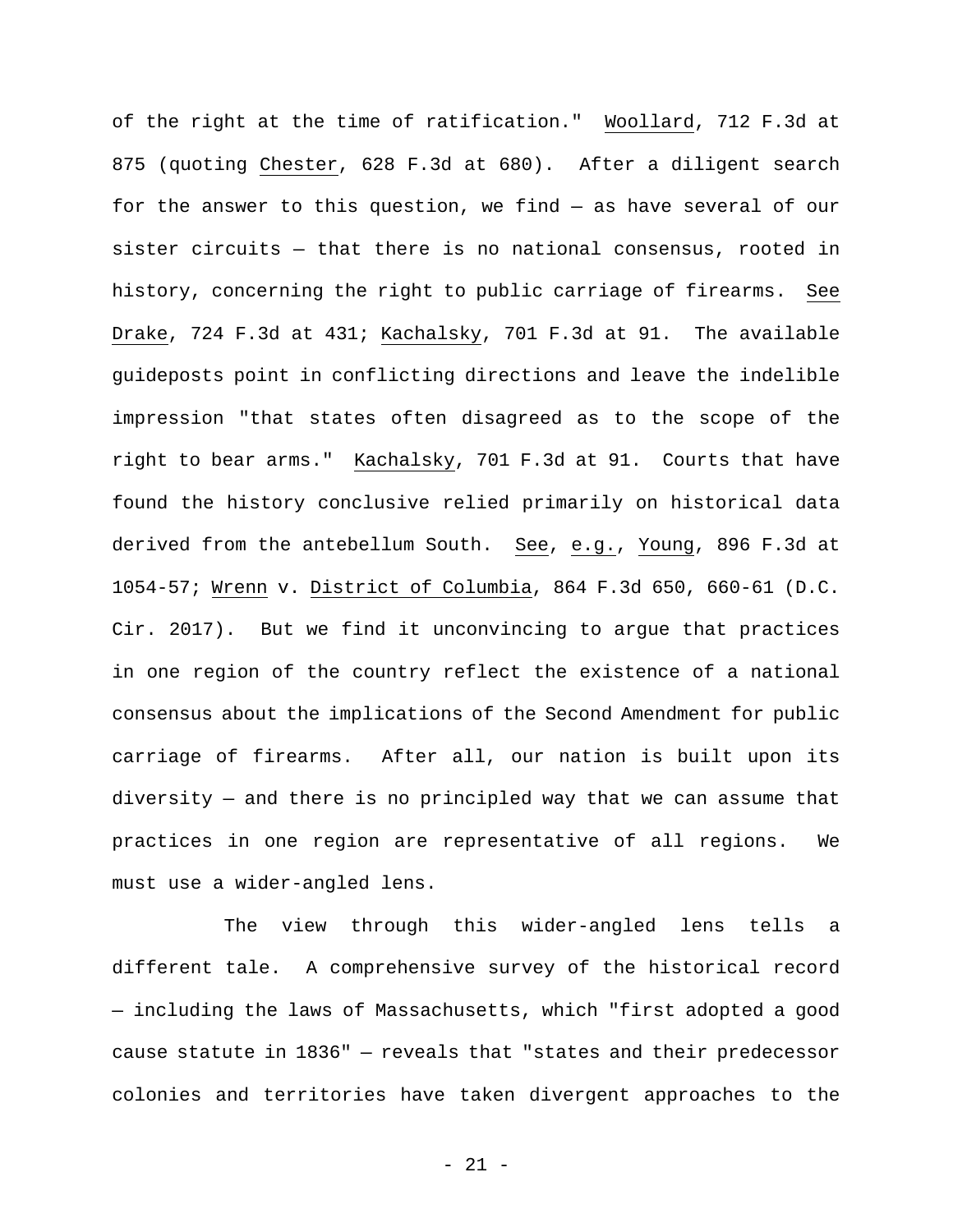regulation of firearms." Young, 896 F.3d at 1076, 1078 (Clifton, J., dissenting).

The short of it is that the national historical inquiry does not dictate an answer to the question of whether the Boston and Brookline policies burden conduct falling within the scope of the Second Amendment. Since we have previously exhibited considerable hesitancy to extend the Second Amendment right beyond the home, see Powell, 783 F.3d at 348; Hightower, 693 F.3d at 72 n.8, this phase of our inquiry brings us into uncharted waters.

The Supreme Court's seminal decision in Heller guides our voyage. The Heller Court left no doubt that the right to bear arms "for defense of self, family, and property" was "most acute" inside the home. 554 U.S. at 628. If the right existed solely within the home, the Court's choice of phrase would have been peculiar. See Moore v. Madigan, 702 F.3d 933, 935-36 (7th Cir. 2012). So, too, the Heller Court stated that prohibitions on carrying firearms in "sensitive places" are "presumptively lawful," 554 U.S. at  $626-27$  & n.26 - a pronouncement that would have been completely unnecessary if the Second Amendment right did not extend beyond the home at all. Reading these tea leaves, we view Heller as implying that the right to carry a firearm for selfdefense guaranteed by the Second Amendment is not limited to the home.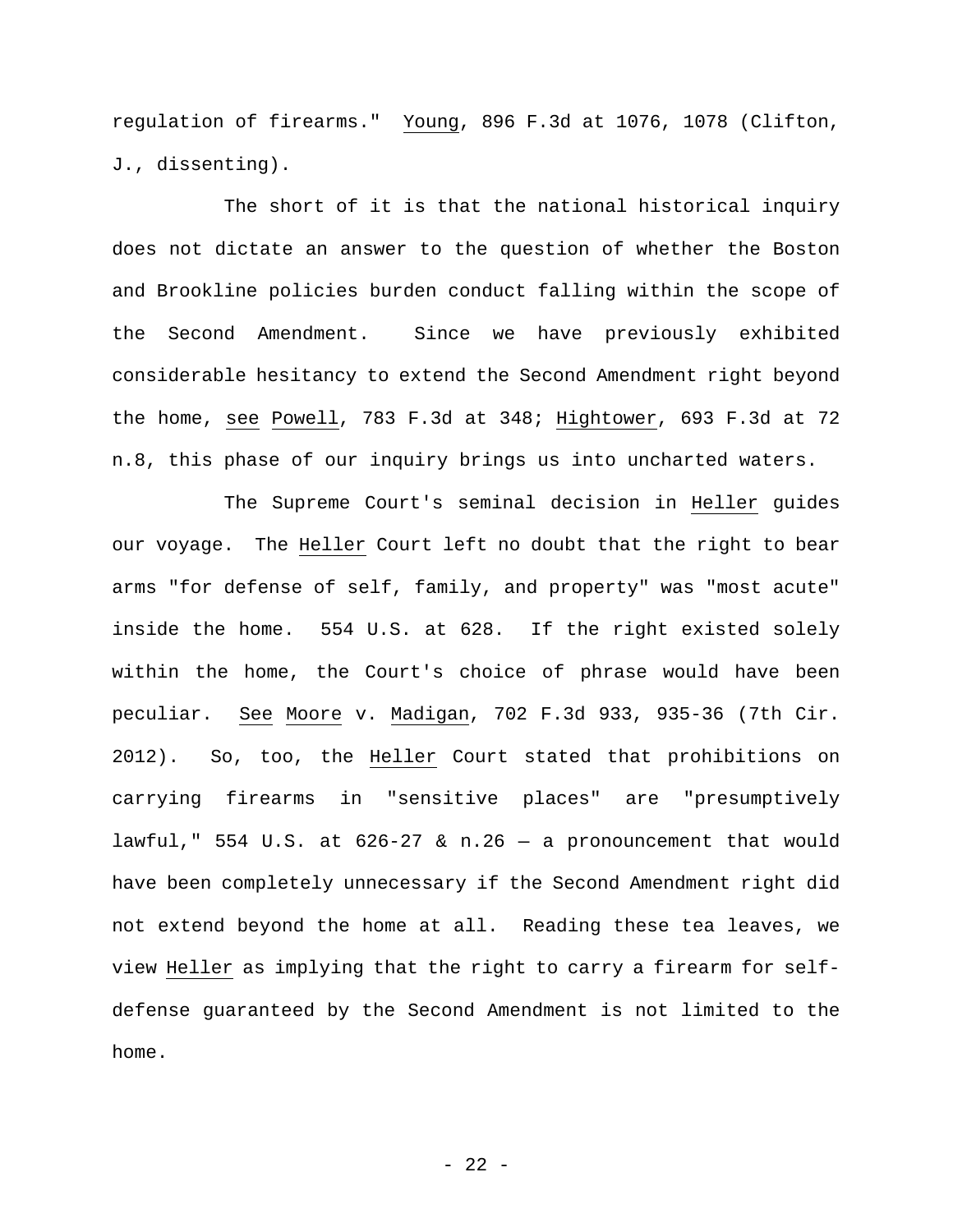Withal, Heller did not supply us with a map to navigate the scope of the right of public carriage for self-defense. For example, Heller did not answer whether every citizen has such a right, or whether (as Boston and Brookline have concluded) the right is more narrowly circumscribed to those citizens who can establish an individualized reason to fear injury. In the absence of such guidance, we decline to parse this distinction today and proceed on the assumption that the Boston and Brookline policies burden the Second Amendment right to carry a firearm for selfdefense.

## **C. Level of Scrutiny.**

This conclusion brings into sharp relief the next step in our inquiry, which requires us to evaluate the challenged policies under an appropriate level of scrutiny. The plaintiffs argue that any law regulating the carriage of firearms for selfdefense should be subject to strict scrutiny because the Second Amendment right is specifically articulated in the Constitution. This argument bites off more than the plaintiffs reasonably can expect to chew. Strict scrutiny does not automatically attach to every right enumerated in the Constitution. See, e.g., Kelo v. City of New London, 545 U.S. 469, 480 (2005) (refusing to apply strict scrutiny in Takings Clause context); Ward v. Rock Against Racism, 491 U.S. 781, 791 (1989) (applying intermediate scrutiny to content-neutral time, place, and manner restriction challenged

- 23 -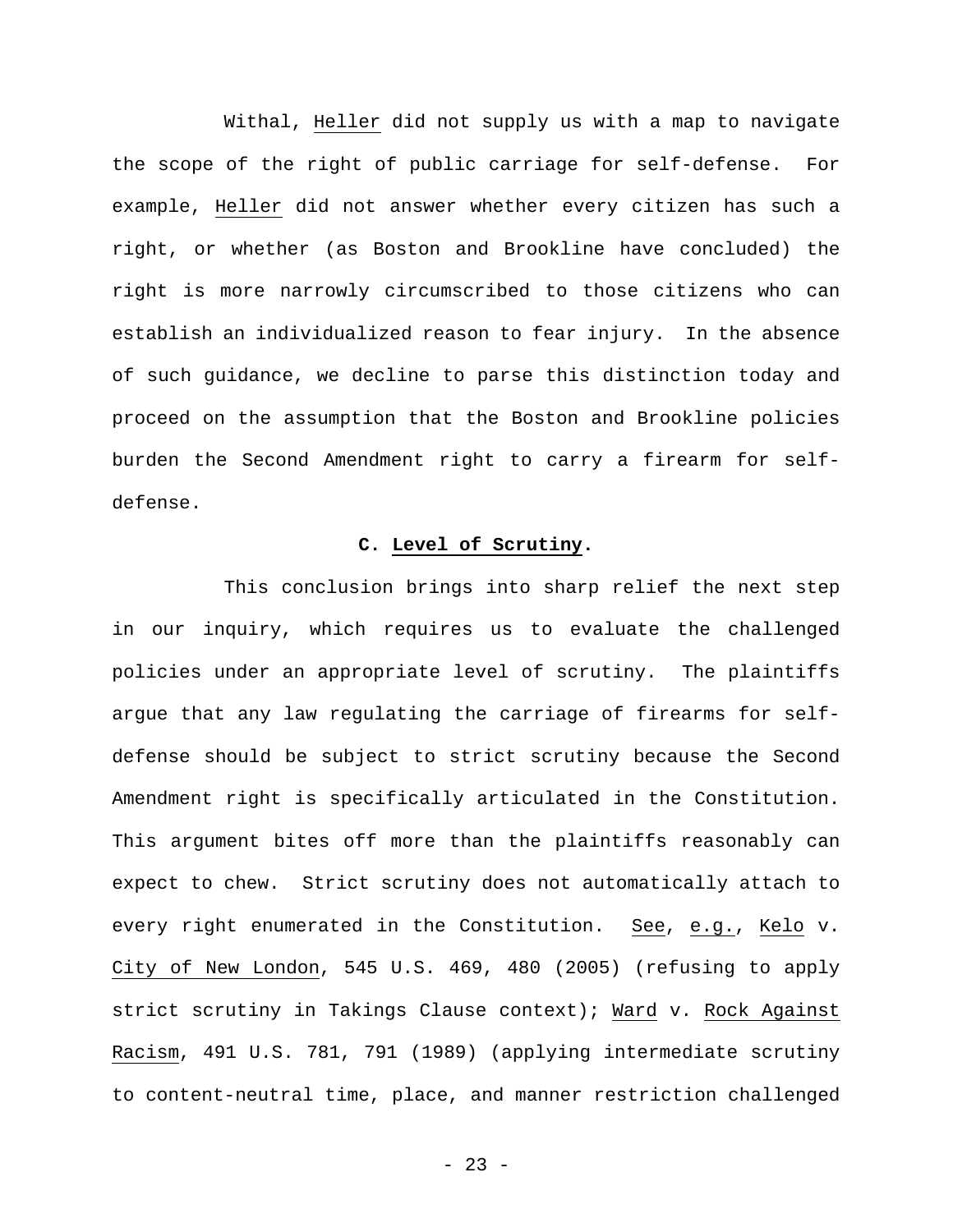on First Amendment grounds). Even though the Second Amendment right is fundamental, the plaintiffs have offered us no valid reason to treat it more deferentially than other important constitutional rights. Consequently, we decline the plaintiffs' invitation to take a one-size-fits-all approach to laws that burden the Second Amendment right to any extent. See NRA, 700 F.3d at 198; see also Heller II, 670 F.3d at 1256 ("The [Supreme] Court has not said, however, and it does not logically follow, that strict scrutiny is called for whenever a fundamental right is at stake.").

In our judgment, the appropriate level of scrutiny must turn on how closely a particular law or policy approaches the core of the Second Amendment right and how heavily it burdens that right. See NRA, 700 F.3d at 195; Ezell, 651 F.3d at 703. A law or policy that burdens conduct falling within the core of the Second Amendment requires a correspondingly strict level of scrutiny, whereas a law or policy that burdens conduct falling outside the core of the Second Amendment logically requires a less demanding level of scrutiny.

This gets us to the heart of the matter: whether public carriage of firearms for self-defense is a core Second Amendment right? In an earlier case, we identified the core of the Second Amendment right as "the possession of operative firearms for use in defense of the home" by responsible, law-abiding individuals.

- 24 -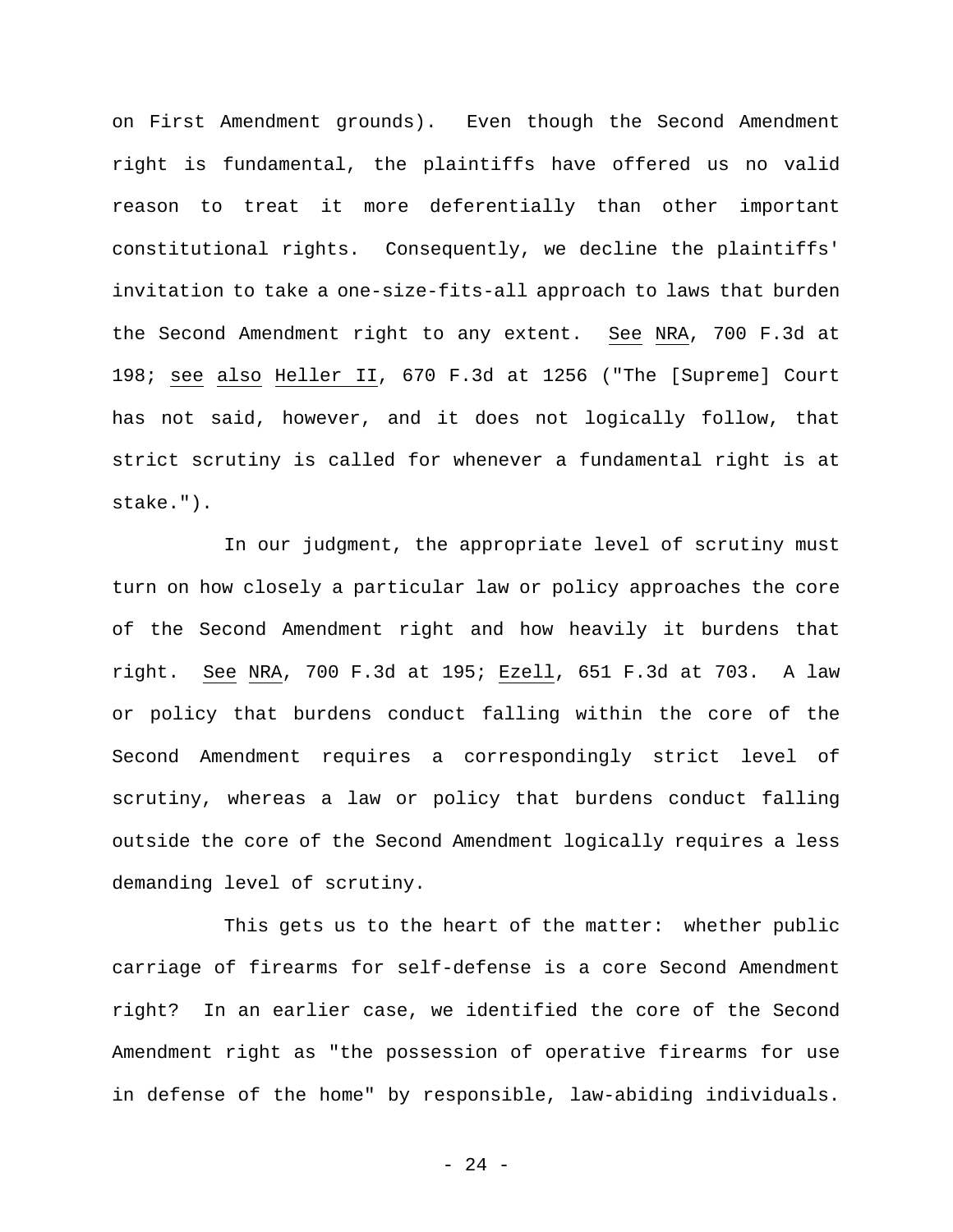Hightower, 693 F.3d at 72. We went on to hold "that the interest . . . in carrying concealed weapons outside the home is distinct from th[e] core interest emphasized in Heller." Id. As the court below observed, "[a]lthough Hightower did not consider the constitutionality of regulating the open carrying of weapons outside the home, the authority it cited did not distinguish between [concealed and open carry], suggesting that the operative distinction [between the core and the periphery of the Second Amendment] was whether the individual asserted his Second Amendment right outside or inside the home." Gould, 291 F. Supp. 3d at 169.

We make explicit today what was implicit in Hightower: that the core Second Amendment right is limited to self-defense in the home. This holding finds support in a number of out-of-circuit cases. See, e.g., United States v. Focia, 869 F.3d 1269, 1285 (11th Cir. 2017); Tyler v. Hillsdale Cty. Sheriff's Dep't, 837 F.3d 678, 685 (6th Cir. 2016) (en banc); Drake, 724 F.3d at 436; Wollard, 712 F.3d at 876; NRA, 700 F.3d at 206; Kachalsky, 701 F.3d at 93; Reese, 627 F.3d at 800.

To be sure, some courts have formulated broader conceptions of the core of the Second Amendment — conceptions that include carrying firearms in public for self-defense. See Young, 896 F.3d at 1070; Wrenn, 864 F.3d at 661. Each of these decisions, though, was reached by a divided panel over a cogent dissent. See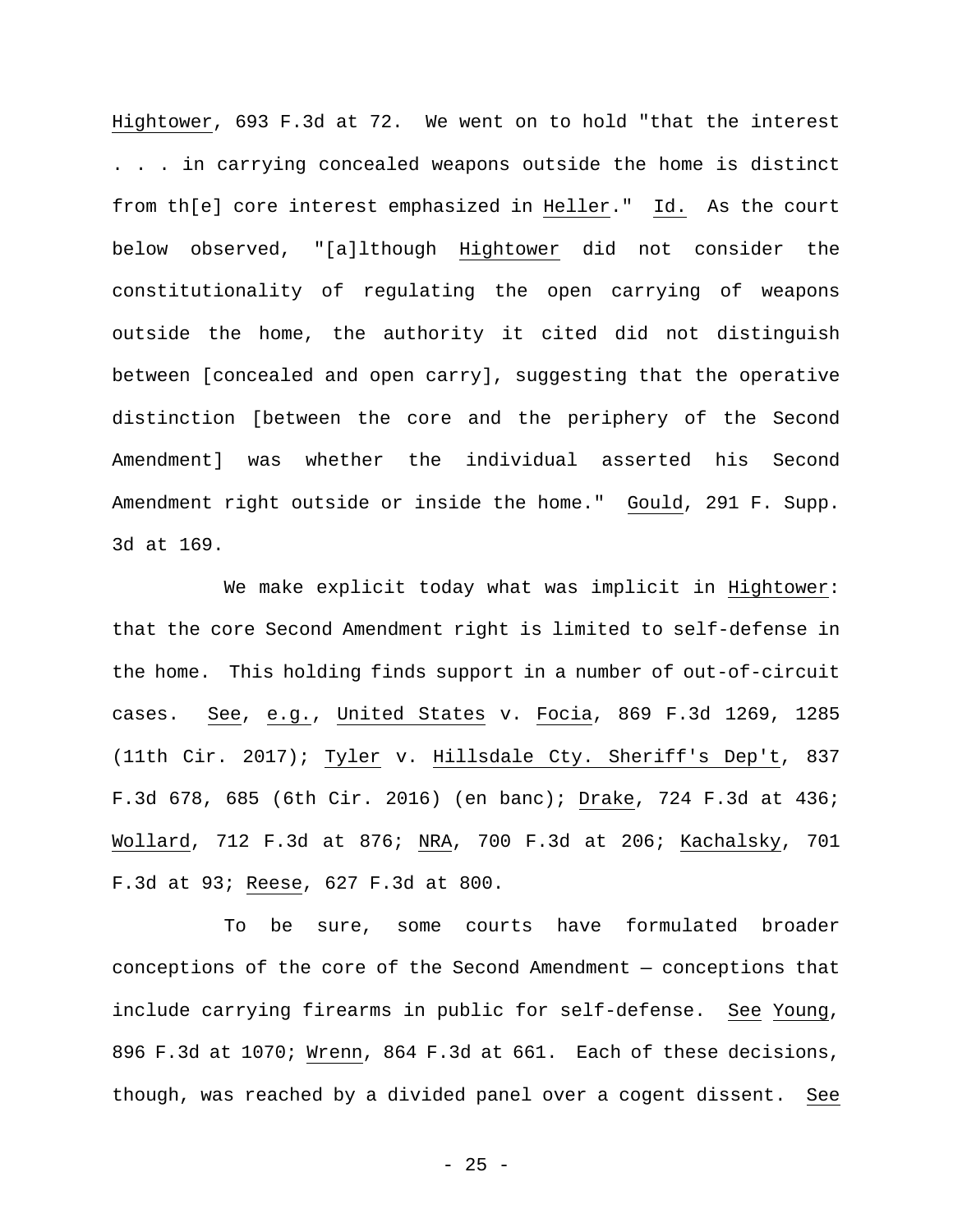Young, 896 F.3d at 1074 (Clifton, J., dissenting); Wrenn, 864 F.3d at 668 (Henderson, J., dissenting).

We think that the weight of circuit court authority has correctly identified the core of the Second Amendment, and our own precedent fits comfortably within those boundaries. We think, too, that this configuration of the Second Amendment's core interest is consistent with Heller, in which the Court declared that the home is where "the need for defense of self, family, and property is most acute," such that the Second Amendment "elevates above all other interests the . . . defense of hearth and home." 554 U.S. at 628, 635; see GeorgiaCarry.Org, Inc. v. Georgia, 687 F.3d 1244, 1259 (11th Cir. 2012) (explaining that the Heller Court "went to great lengths to emphasize the special place that the home — an individual's private property — occupies in our society").

Societal considerations also suggest that the public carriage of firearms, even for the purpose of self-defense, should be regarded as falling outside the core of the Second Amendment right. The home is where families reside, where people keep their most valuable possessions, and where they are at their most vulnerable (especially while sleeping at night). Outside the home, society typically relies on police officers, security guards, and the watchful eyes of concerned citizens to mitigate threats. This same panoply of protections is much less effective inside the home.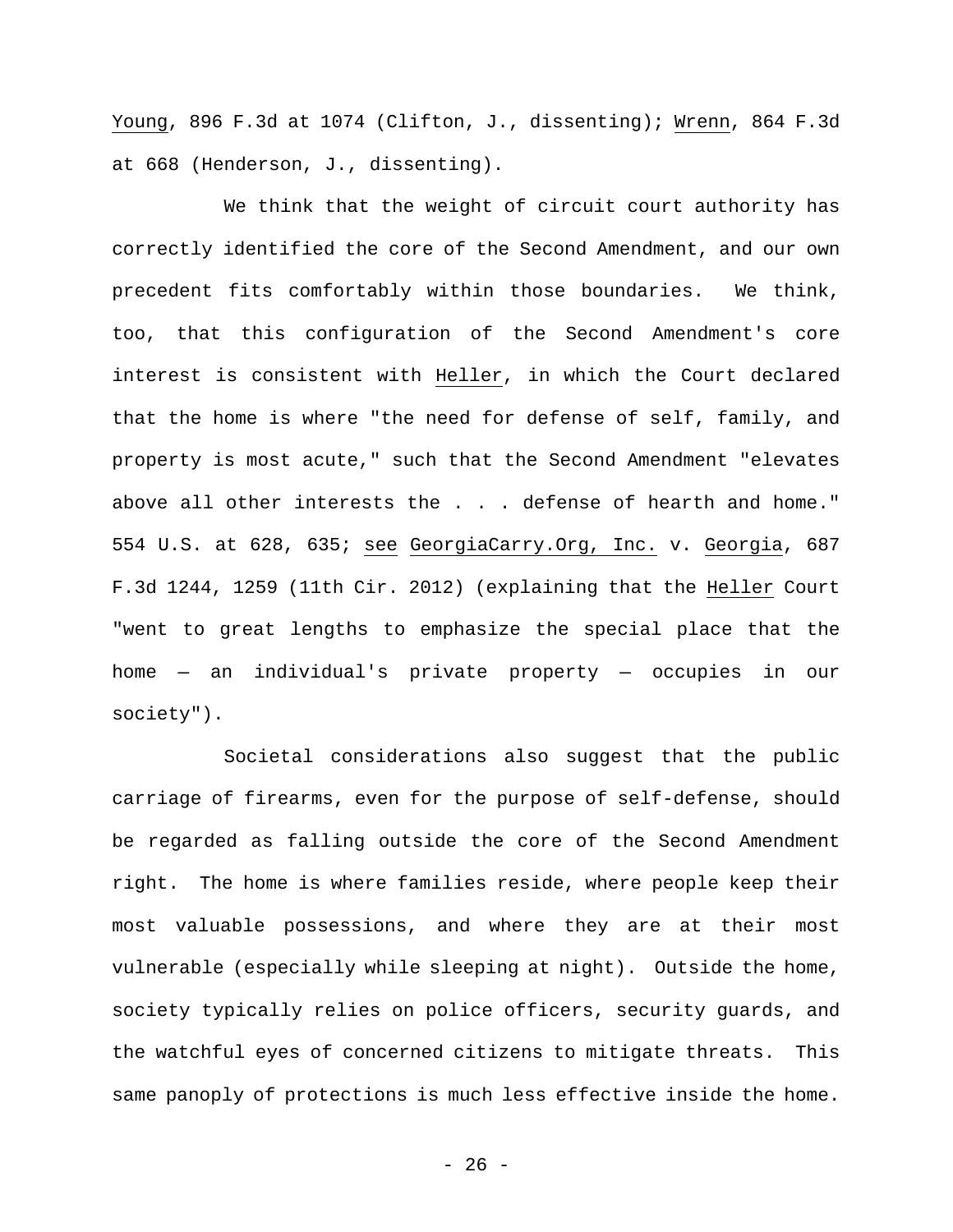Police may not be able to respond to calls for help quickly, so an individual within the four walls of his own house may need to provide for the protection of himself and his family in case of emergency. Last  $-$  but surely not least  $-$  the availability of firearms inside the home implicates the safety only of those who live or visit there, not the general public.

Viewed against this backdrop, the right to self-defense — upon which the plaintiffs rely — is at its zenith inside the home. This right is plainly more circumscribed outside the home. "[O]utside the home, firearm rights have always been more limited, because public safety interests often outweigh individual interests in self-defense." United States v. Masciandaro, 638 F.3d 458, 470 (4th Cir. 2011). These truths are especially evident in densely populated urban areas like Boston and Brookline. See Joseph Blocher, Firearm Localism, 123 Yale L.J. 82, 108 (2013) (explaining that "American cities have traditionally had much more stringent gun control than rural areas").

This sort of differentiation is not unique to Second Amendment rights. Many constitutional rights are virtually unfettered inside the home but become subject to reasonable regulation outside the home. See, e.g., Lawrence v. Texas, 539 U.S. 558, 567 (2003); Stanley v. Georgia, 394 U.S. 557, 565 (1969); see also Payton v. New York, 445 U.S. 573, 596 (1980) (declaring that "a man's house is his castle").

- 27 -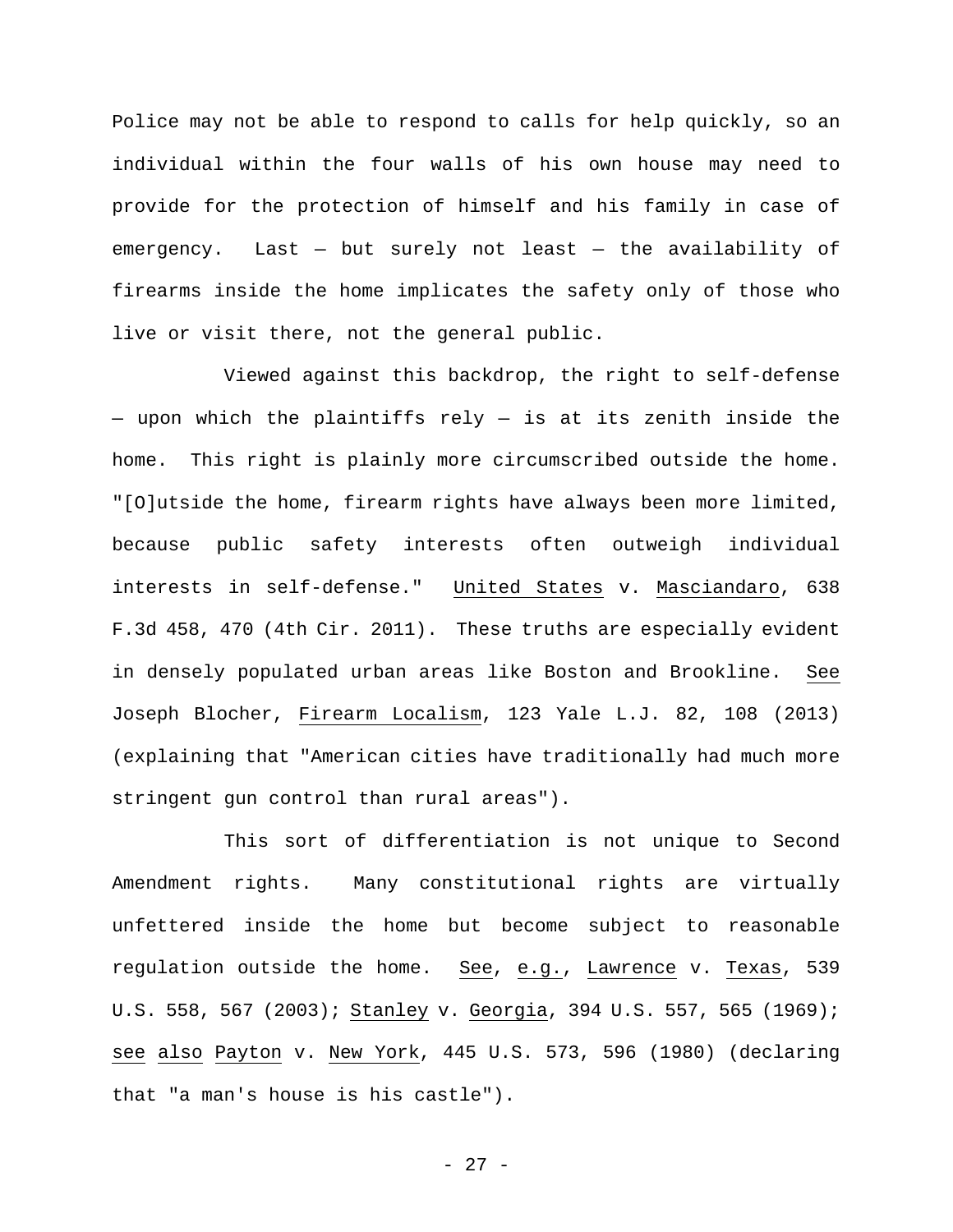To sum up, we hold that the core right protected by the Second Amendment is  $-$  as Heller described it  $-$  "the right of lawabiding, responsible citizens to use arms in defense of hearth and home." 554 U.S. at 635. Public carriage of firearms for selfdefense falls outside the perimeter of this core right.

This holding does not end our journey. Heller left open — and we have yet to address — what level of scrutiny applies to laws that burden the periphery of the Second Amendment right but not its core. For the reasons that follow, we decide today that intermediate scrutiny supplies the appropriate test.

To begin, our decision in Booker points us toward this conclusion. There, we applied an unnamed level of scrutiny in evaluating the constitutionality of a law prohibiting domestic violence misdemeanants from possessing firearms. See 644 F.3d at 13, 25-26. Although we abjured any label, the standard that we articulated was indistinguishable from intermediate scrutiny. Compare id. at 25 (requiring "a substantial relationship between the restriction and an important governmental objective"), with Clark v. Jeter, 486 U.S. 456, 461 (1988) (explaining that "[t]o withstand intermediate scrutiny, a statutory classification must be substantially related to an important governmental objective"). Other courts have not minced words but, rather, have affixed the label of "intermediate scrutiny" to the level of scrutiny employed in Booker. See, e.g., Schrader v. Holder, 704 F.3d 980, 990 (D.C.

- 28 -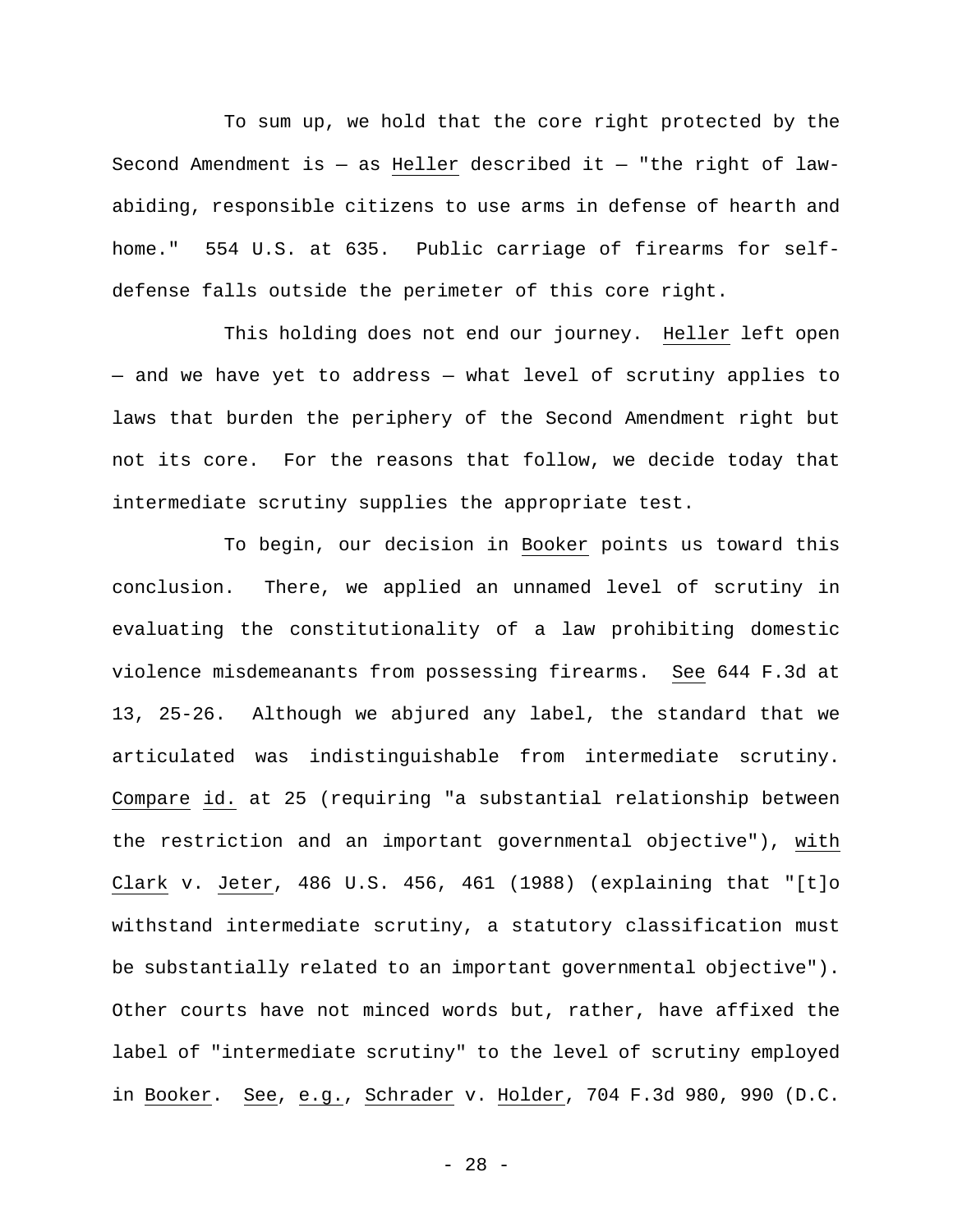Cir. 2013); Kachalsky, 701 F.3d at 93 n.17. Nor have our sister circuits shied away from a conclusion that intermediate scrutiny is the appropriate test for evaluating firearms regulations that burden conduct falling outside the core of the Second Amendment (including "good reason" laws similar to the Massachusetts statute). See Bonidy v. U.S. Postal Serv., 790 F.3d 1121, 1126 (10th Cir. 2015); Drake, 724 F.3d at 435; Woollard, 712 F.3d at 876; Kachalsky, 701 F.3d at 96; NRA, 700 F.3d at 196; Ezell, 651 F.3d at 708; see also Tyler, 837 F.3d at 692 (noting "near unanimous preference for intermediate scrutiny" in such cases).

Finally, our conclusion that intermediate scrutiny is appropriate to evaluate firearms regulations that burden rights on the periphery of the Second Amendment fits comfortably in the lacuna left by Heller. The Heller Court found that the District of Columbia's ban on handguns in the home failed under "any of the standards of scrutiny" historically applied by the Court "to enumerated constitutional rights." 554 U.S. at 628-29. This statement implies that there is a role for some level of scrutiny less rigorous than strict scrutiny. Even so, the Court made clear that rational basis review would not be sufficient. See id. at 628 n.27.

Here, all roads lead to Rome. Following this roadmap, we find that a law or policy that restricts the right to carry a firearm in public for self-defense will withstand a Second

- 29 -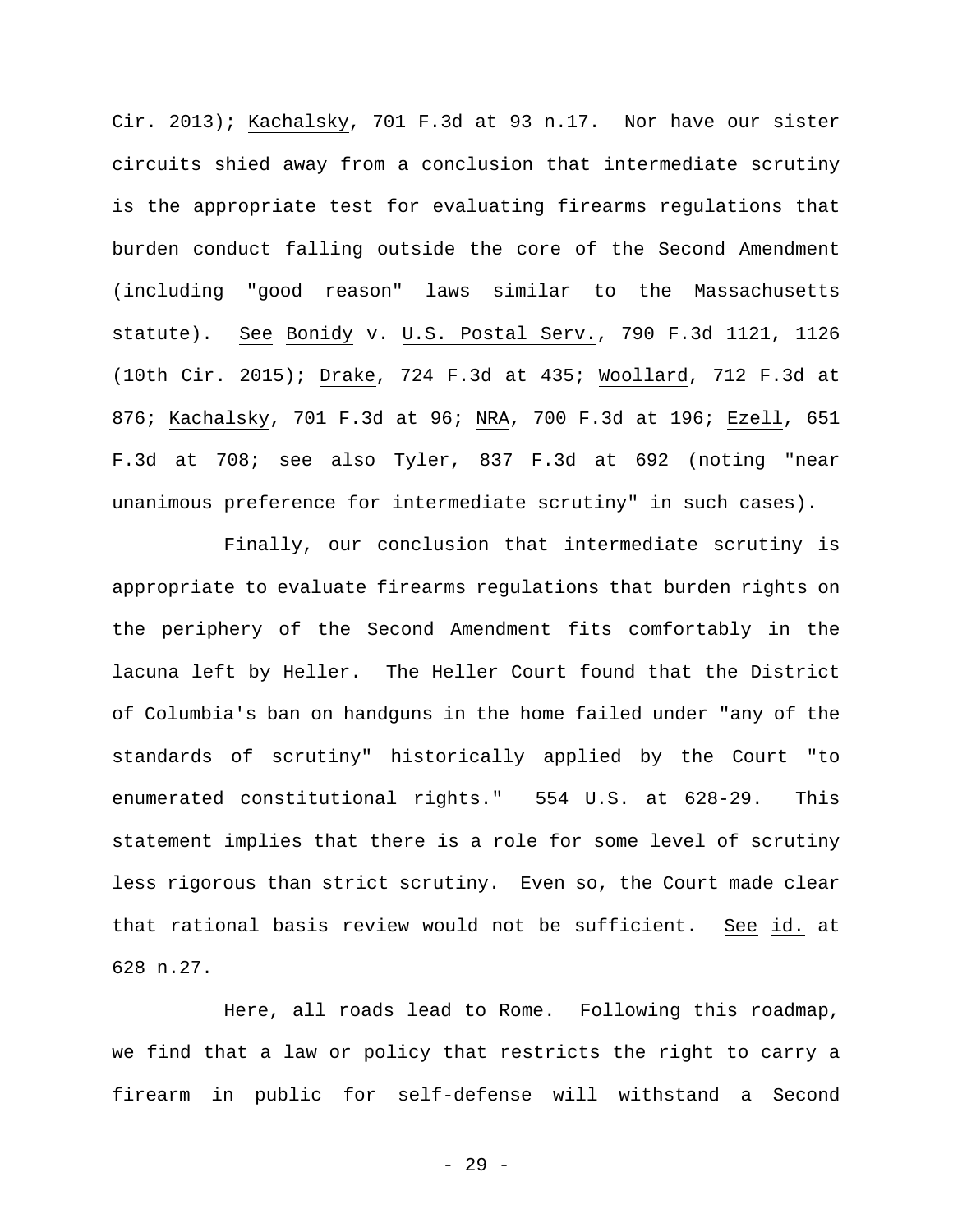Amendment challenge so long as it survives intermediate scrutiny. To pass constitutional muster in this case, then, the defendants must show that the Massachusetts firearms licensing statute, as implemented by the Boston and Brookline policies, substantially relates to one or more important governmental interests. It is to this question that we now turn.

## **D. Applying Intermediate Scrutiny.**

The Massachusetts firearms licensing statute allows (but does not compel) local licensing authorities to issue licenses to applicants who "ha[ve] good reason to fear injury to [themselves] or [their] property." Mass. Gen. Laws ch. 140, § 131(d). It also allows local licensing authorities to issue licenses "for any other reason," with such restrictions as those authorities "deem[] proper." Id. § 131(a), (d). The legislative purpose behind the statute is twofold: to promote public safety and to prevent crime. See Chardin v. Police Comm'r of Bos., 989 N.E.2d 392, 403 (Mass. 2013); Commonwealth v. Seay, 383 N.E.2d 828, 833 (Mass. 1978). In fashioning this regime, Massachusetts endeavored "to prevent the temptation and the ability to use firearms to inflict harm, be it negligently or intentionally, on another or on oneself." Commonwealth v. Lee, 409 N.E.2d 1311, 1315 (Mass. App. Ct. 1980).

It cannot be gainsaid that Massachusetts has compelling governmental interests in both public safety and crime prevention. See, e.g., Schenck v. Pro-Choice Network of W.N.Y., 519 U.S. 357,

 $-30 -$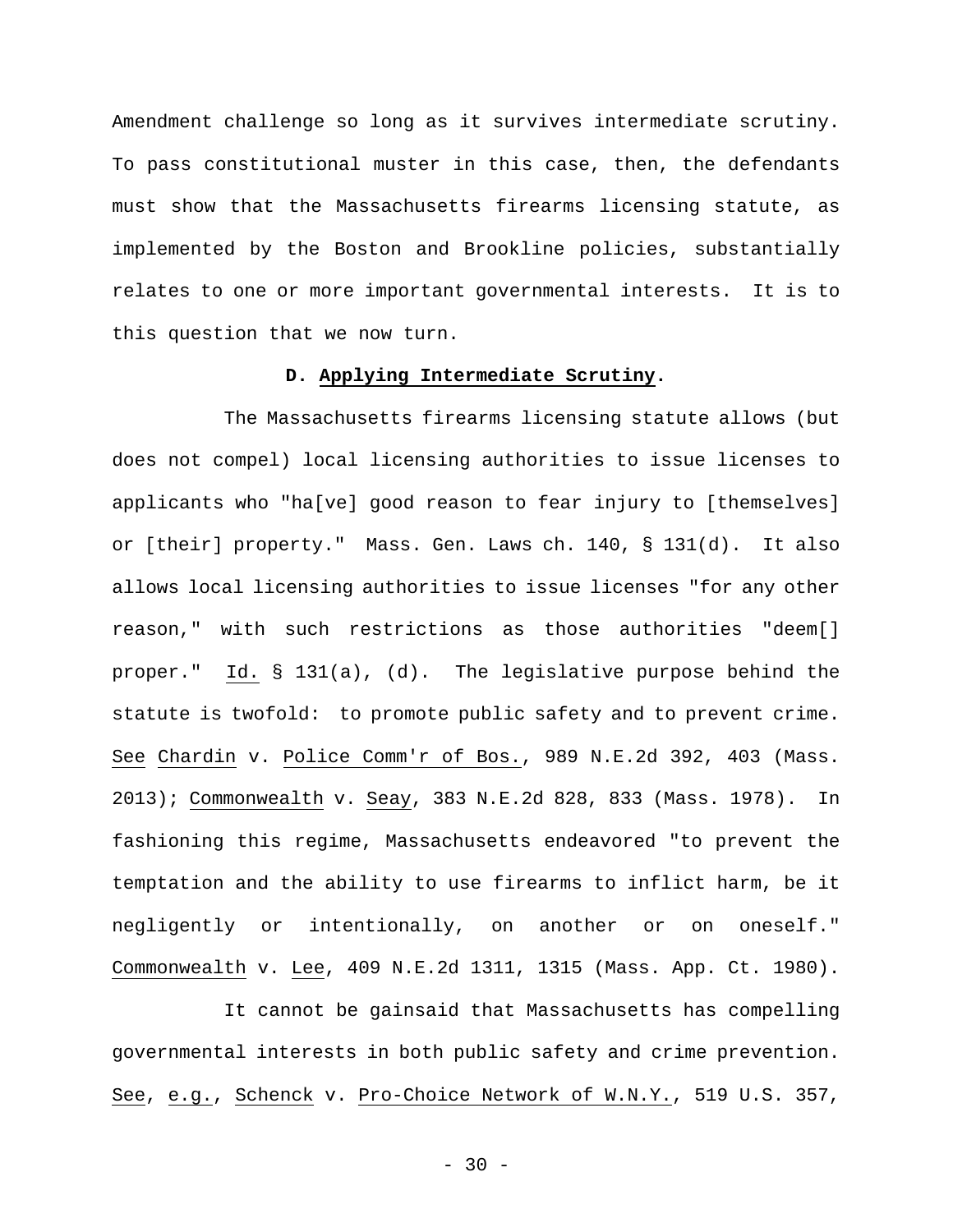376 (1997). In point of fact, few interests are more central to a state government than protecting the safety and well-being of its citizens. See United States v. Salerno, 481 U.S. 739, 755 (1987); Watchtower Bible, 634 F.3d at 12; see also United States v. Morrison, 529 U.S. 598, 618 (2000) ("Indeed, we can think of no better example of the police power . . . than the suppression of violent crime . . . ."). Given the obvious importance of the Commonwealth's governmental interests, the question before us reduces to whether the "good reason" requirement is substantially related to those interests.

In answering this question, we start with the premise that courts ought to give "substantial deference to the predictive judgments" of a state legislature engaged in the enactment of state laws. Turner Broad. Sys., Inc. v. FCC (Turner II), 520 U.S. 180, 195 (1997). This degree of deference forecloses a court from substituting its own appraisal of the facts for a reasonable appraisal made by the legislature. See Holder v. Humanitarian Law Project, 561 U.S. 1, 34 (2010).

We caution, however, that deference should not be confused with blind allegiance. There must be a fit between the asserted governmental interests and the means chosen by the legislature to advance those interests. See Woollard, 712 F.3d at 878. In assessing this fit, a perfect match is not required. See id. Put another way, a legislature's chosen means need not be

- 31 -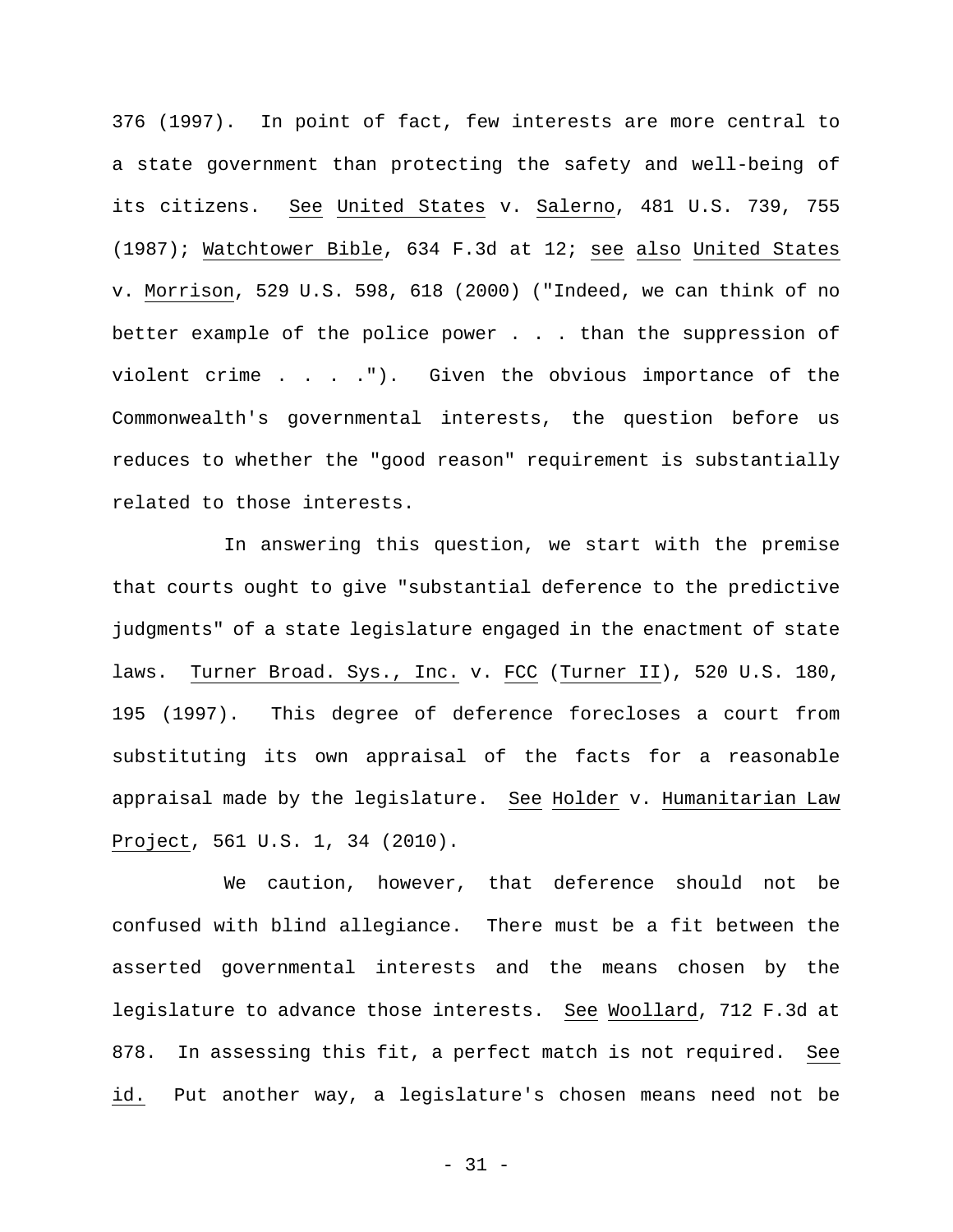narrowly tailored to achieve its ends: the fit between the asserted governmental interests and the means chosen by the legislature to advance them need only be substantial in order to withstand intermediate scrutiny. See Kachalsky, 701 F.3d at 97; cf. Booker, 644 F.3d at 26 (upholding law that "substantially promote[d] an important government interest"). Courts have described this requirement in various ways. A typical formulation  $-$  with which we agree  $-$  describes it as "a reasonable fit . . . such that the law does not burden more conduct than is reasonably necessary." Drake, 724 F.3d at 436; see Woollard, 712 F.3d at 878.

Here, the fit between the asserted governmental interests and the means chosen to advance them is close enough to pass intermediate scrutiny. The challenged regime does not infringe at all on the core Second Amendment right of a citizen to keep arms in his home for the purpose of self-defense. Outside the home, the regime arguably does burden a citizen's non-core Second Amendment right. See supra Sections III.B, III.C. But in allocating this burden, the Massachusetts legislature was cognizant that firearms can present a threat to public safety. Striving to strike a balance, the legislature took note that some individuals might have a heightened need to carry firearms for self-defense and allowed local licensing authorities to take a case-by-case approach in deciding whether a particular "applicant

- 32 -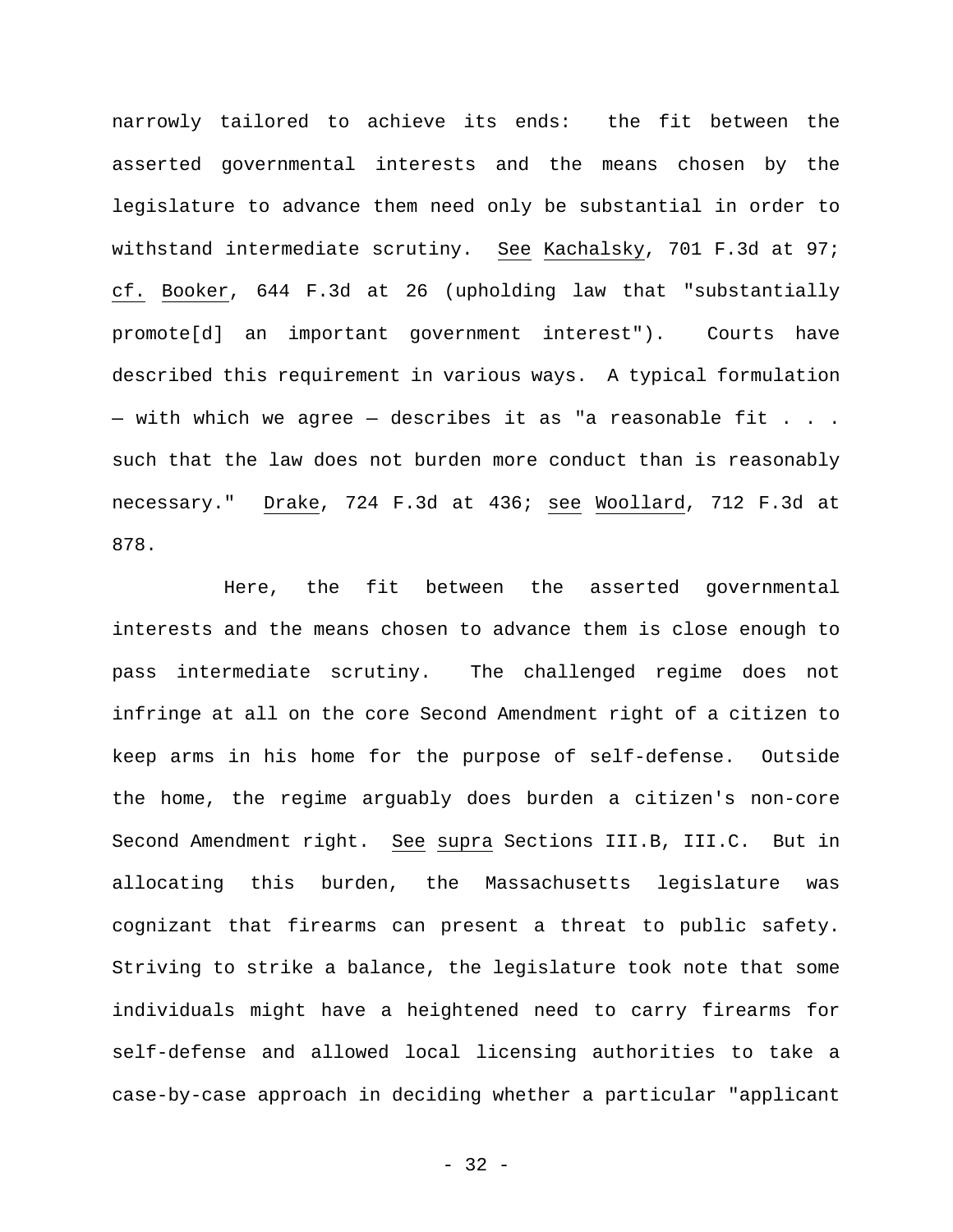has good reason to fear injury." Mass. Gen. Laws ch. 140, § 131(d). In addition, the legislature made appropriate provisions for restricted licenses, thus ensuring that individuals may carry firearms while engaging in hunting, target-shooting, and a host of other pursuits. Those same protections extend to individuals who need to carry firearms for work-related reasons.

Nor do the Boston and Brookline policies result in a total ban on the right to public carriage of firearms. In this respect, the policies coalesce with the Massachusetts statute to form a regime that is markedly less restrictive than the regimes found unconstitutional by the Seventh and Ninth Circuits. The Illinois ban on public carriage struck down by the Seventh Circuit did not give the slightest recognition to the heightened need of some individuals to arm themselves for self-protection, see Moore, 702 F.3d at 940 (noting that "[n]ot even Massachusetts has so flat a ban as Illinois"), and the Hawaii law struck down by the Ninth Circuit created a regime under which not a single unrestricted license for public carriage had ever been issued, see Young, 896 F.3d at 1071 n.21. The Ninth Circuit took pains to distinguish the Hawaii law from laws in which the "good cause" standard "did not disguise an effective ban on the public carry of firearms." Id. at 1072.

The Massachusetts regime is more akin to those regimes upheld in the Second, Third, and Fourth Circuits. See Drake, 724

- 33 -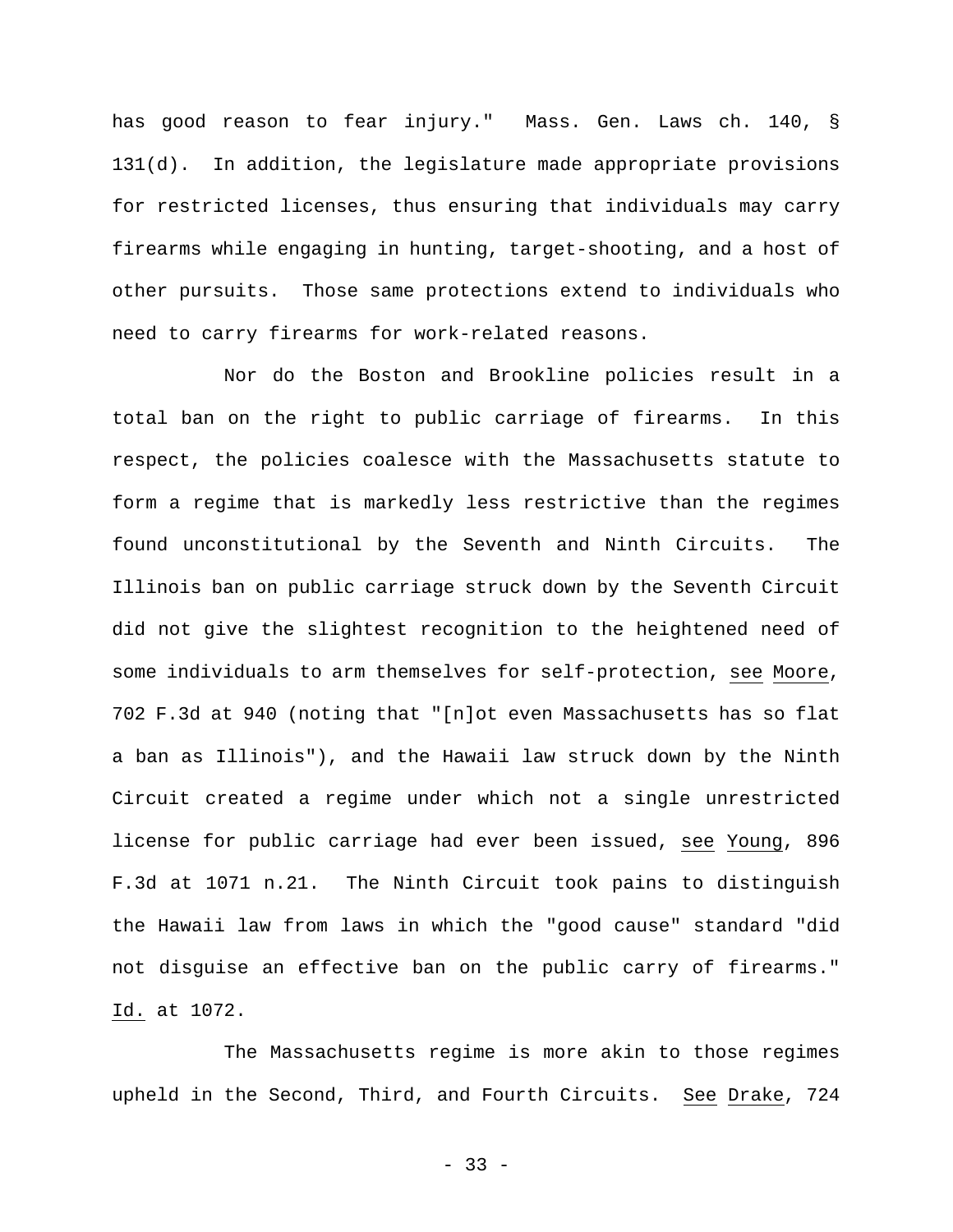F.3d at 428-29, 439-40; Woollard, 712 F.3d at 868-70, 882; Kachalsky, 701 F.3d at 85-87, 101. Those regimes — like the regime at issue here — "provided for administrative or judicial review of any license denial, . . . a safeguard conspicuously absent from Hawaii's laws." Young, 896 F.3d at 1072.

The sockdolager, of course, is that the defendants have forged a substantial link between the restrictions imposed on the public carriage of firearms and the indisputable governmental interests in public safety and crime prevention. Massachusetts consistently has one of the lowest rates of gun-related deaths in the nation, and the Commonwealth attributes this salubrious state of affairs to its comprehensive firearms licensing regime. To buttress this point, the defendants have cited several studies indicating that states with more restrictive licensing schemes for the public carriage of firearms experience significantly lower rates of gun-related homicides and other violent crimes. See, e.g., Cassandra K. Crifasi et al., Association Between Firearm Laws and Homicide in Urban Counties, 95 J. Urban Health 383 (2018); Michael Siegel et al., Easiness of Legal Access to Concealed Firearm Permits and Homicide Rates in the United States, 107 Am. J. Pub. Health 1923, 1923-29 (2017); John J. Donahue et al., Rightto-Carry Laws and Violent Crime: A Comprehensive Assessment Using Panel Data, the LASSO, and a State-Level Synthetic Controls Analysis, 3, 63 (Nat'l Bureau of Econ. Research, Working Paper No.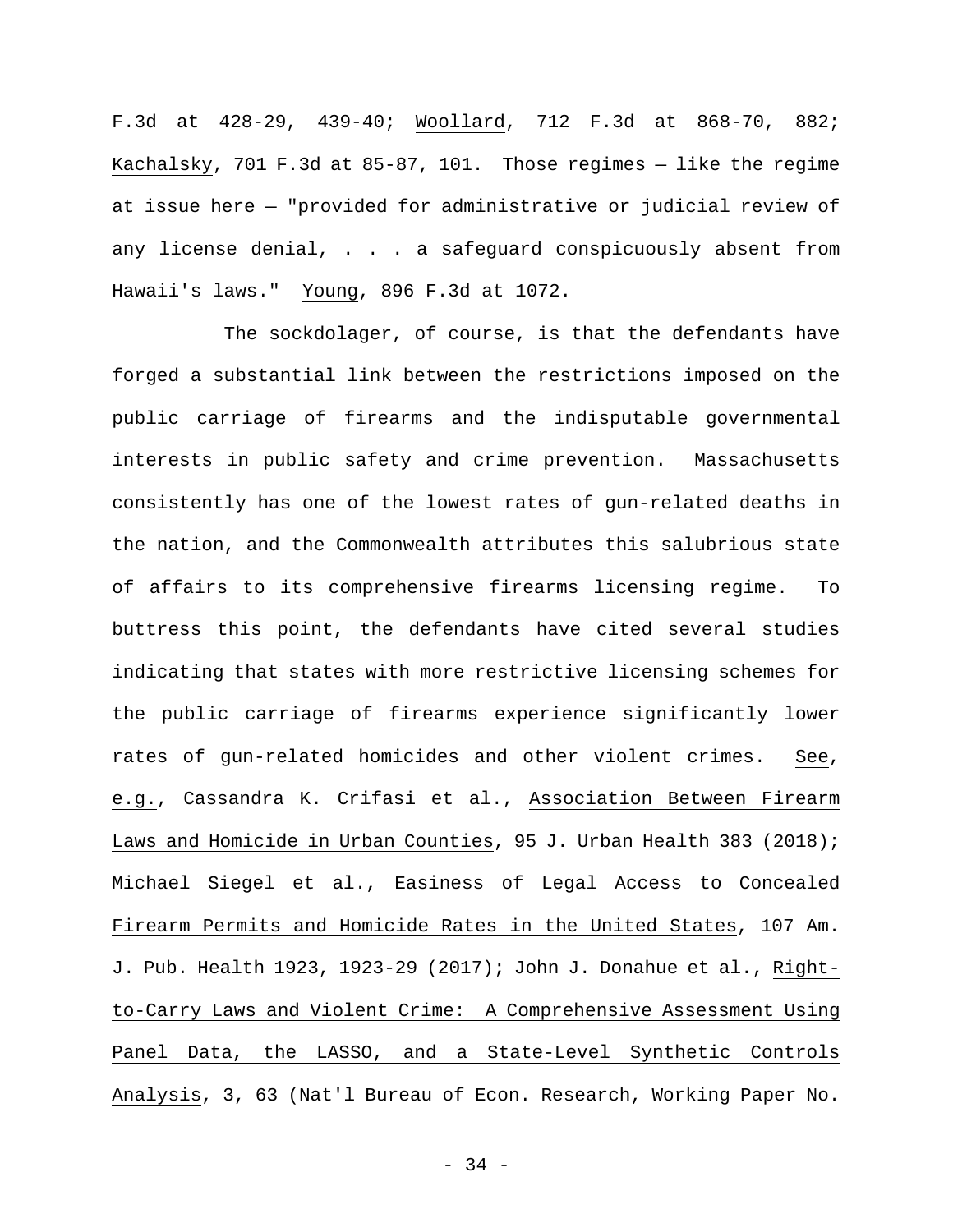23510, 2018). They also cite statistics indicating that gun owners are more likely to be the victims of gun violence when they carry their weapons in public. See Charles C. Branas et al., Investigating the Link Between Gun Possession and Gun Assault, 99 Amer. J. Pub. Health 2034 (2009). Finally, the defendants have expressed a credible concern that civilians (even civilians who, like the plaintiffs, are law-abiding citizens) might miss when attempting to use a firearm for self-defense on crowded public streets and, thus, create a deadly risk to innocent bystanders.5

Several other courts of appeals have conducted similar inquiries and have concluded that "good reason" laws are substantially related to the promotion of public safety and the prevention of crime. See Drake, 724 F.3d at 439-40; Woollard, 712 F.3d at 879-80; Kachalsky, 701 F.3d at 98-99; see also Peruta v. Cty. of San Diego, 824 F.3d 919, 942-45 (9th Cir. 2016) (en banc) (Graber, J., concurring). Emblematic of these decisions is the series of conclusions reached by the Fourth Circuit, which found that such laws "protect[] citizens and inhibit[] crime by . . . [d]ecreasing the availability of handguns to criminals via theft"; reduce "the likelihood that basic confrontations between

 $\overline{a}$ 

<sup>5</sup> In support of this stated concern, the defendants cite a study finding that highly trained New York City police officers had an average accuracy rate of only eighteen percent in gunfights. See Bernard D. Rostker et al., RAND Ctr. on Quality Policing, Evaluation of the New York City Police Department Firearm Training and Firearm-Discharge Review Process 14 (2008).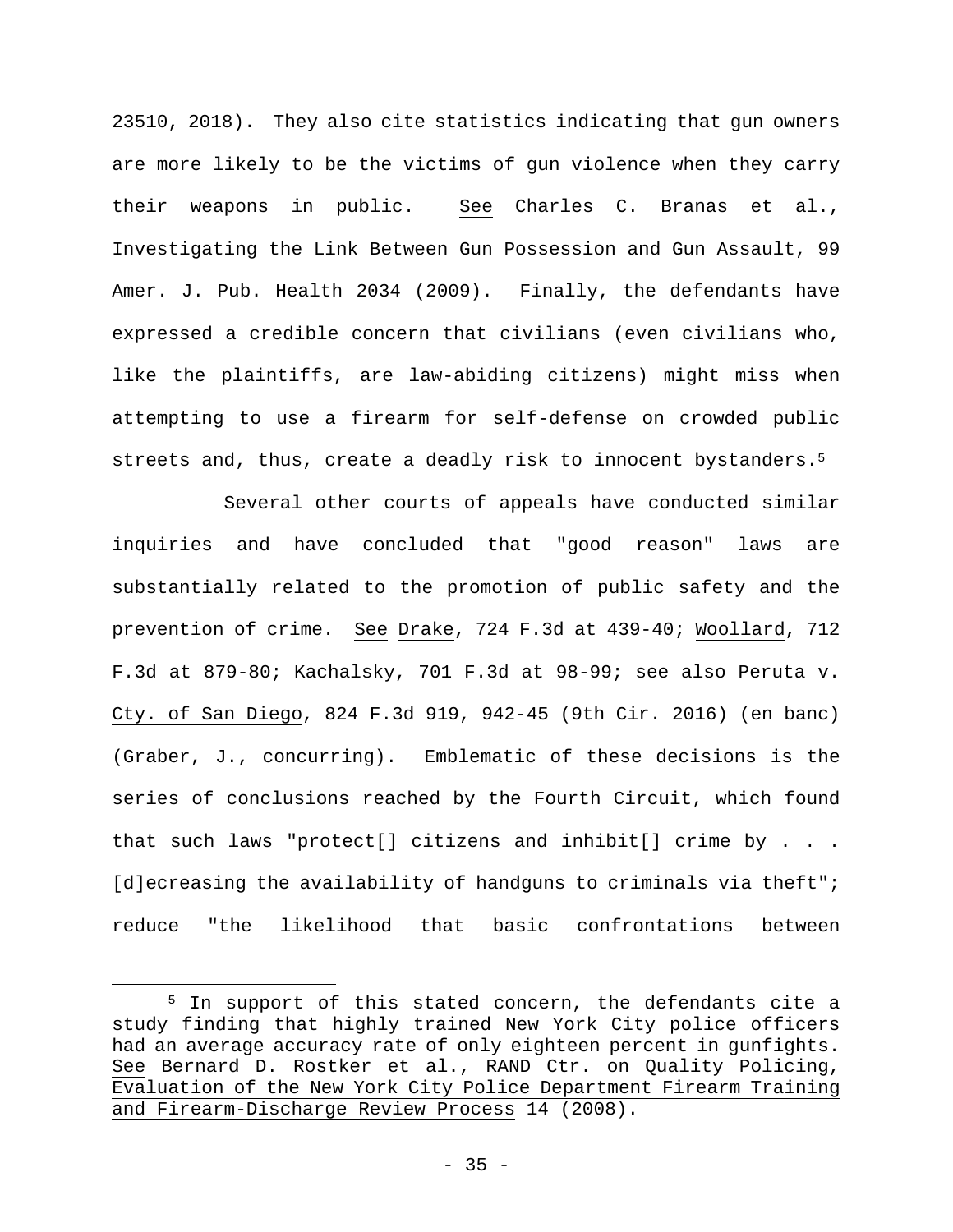individuals would turn deadly"; deter "the 'potentially tragic consequences' . . . that can result from the presence of a third person with a handgun during a confrontation between a police officer and a criminal suspect"; "[c]urtail[] the presence of handguns during routine police-citizen encounters"; decrease "the number of 'handgun sightings' that must be investigated"; and "[f]aciliat[e] the identification of those persons carrying handguns who pose a menace." Woollard, 712 F.3d at 879-80 (citations omitted). We agree.

Withal, there are two sides to the story. Fairly viewed, the defendants' judgments about whether reasonable restrictions on the public carriage of firearms advance public safety and prevent crime are plausible, but not infallible. In short, those judgments are open to legitimate debate.

To this end, the plaintiffs present a profusion of countervailing studies and articles. Drawing on these materials, they argue that the increased presence of firearms on public streets would act as a deterrent to criminals, not as a menace to public safety. They also laud the perceived benefits attendant to the defensive use of firearms. See Gary Kleck & Marc Gertz, Armed Resistance to Crime: The Prevalence and Nature of Self-Defense With a Gun, 86 J. Crim. L. & Criminology 150, 164 (1995). Several amici add their voices to the chorus, debating the findings and

- 36 -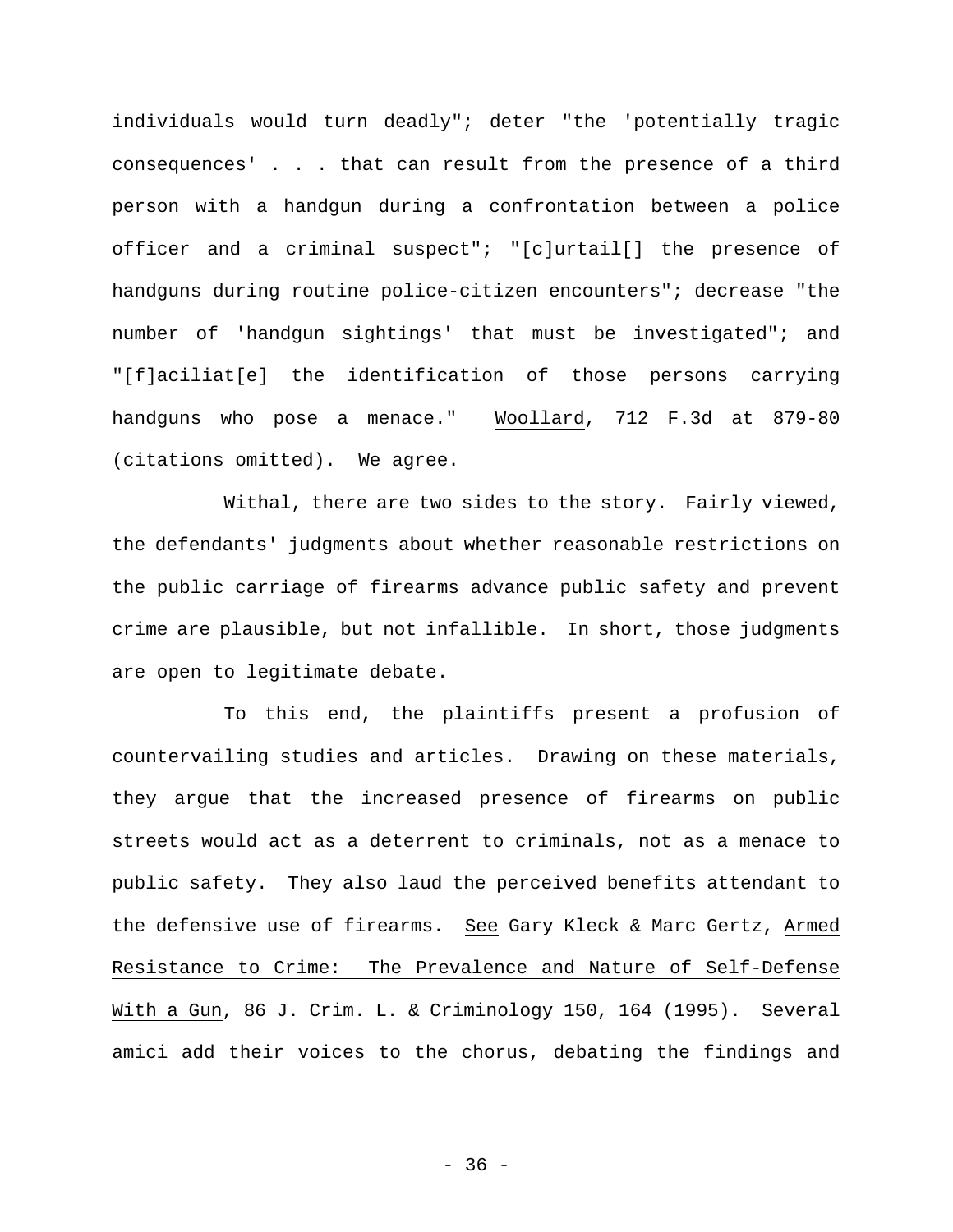credibility of a kaleidoscopic array of studies and articles. Some support the plaintiffs; others support the defendants.

Taken in the ensemble, the disparate views expressed in these studies, articles, and other submissions aptly illustrate that we are dealing with matters of judgment, not with matters of metaphysical certainty. To a large extent, choosing among these disparate views is like choosing from a menu at a popular restaurant: something can be found to suit every palate and the diner's choice is more likely to reflect her particular taste than the absolute quality of the dish. In the process of crafting sound policy, a legislature often must sift through competing strands of empirical support and make predictive judgments to reach its conclusions. See Turner Broad. Sys., Inc. v. FCC (Turner I), 512 U.S. 622, 665 (1994) (opinion of Kennedy, J.). This is plainly an inexact science, and courts must defer to a legislature's choices among reasonable alternatives. Institutionally, a legislative body is better equipped than a court to assess the compendium of data bearing upon a particular issue and to reach predictive judgments about what those data portend. See Turner II, 520 U.S. at 195. This is especially true of fraught issues, such as gun violence: "when it comes to collecting evidence and drawing factual inferences in this area, 'the lack of competence on the part of the courts is marked' and respect for the Government's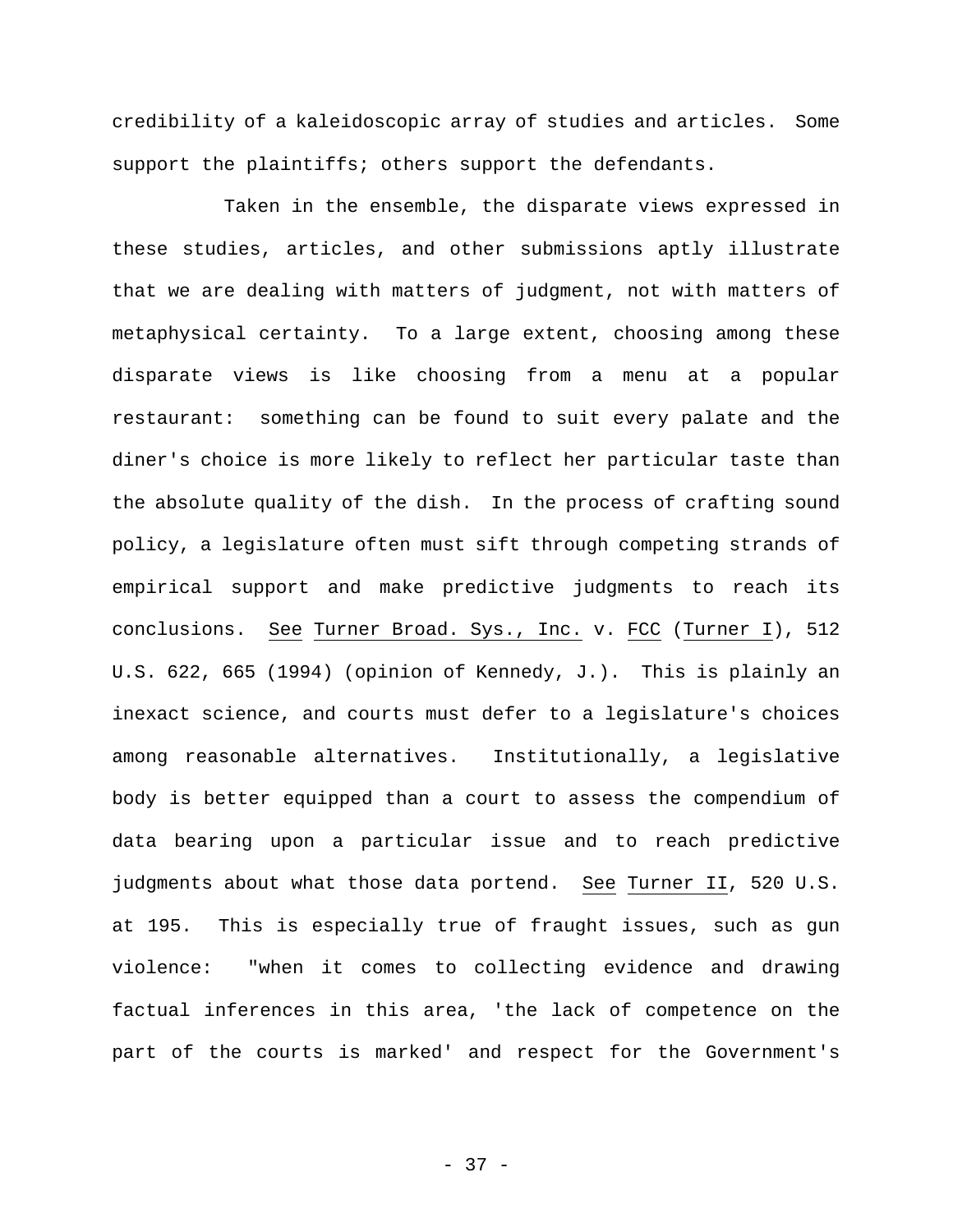conclusions is appropriate." Humanitarian Law Project, 561 U.S. at 34 (quoting Rostker v. Goldberg, 453 U.S. 57, 65 (1981)).

We conclude that this case falls into an area in which it is the legislature's prerogative — not ours — to weigh the evidence, choose among conflicting inferences, and make the necessary policy judgments. In dealing with a complex societal problem like gun violence, there will almost always be room for reasonable minds to differ about the optimal solution. It follows, we think, that a court must grant the legislature flexibility to select among reasonable alternatives. It would be foolhardy — and wrong — to demand that the legislature support its policy choices with an impregnable wall of unanimous empirical studies. Instead, the court's duty is simply "to assure that, in formulating its judgments, [the legislature] has drawn reasonable inferences based on substantial evidence." Turner I, 512 U.S. at 666 (opinion of Kennedy, J.).

Let us be perfectly clear. The problems associated with gun violence are grave. Shootings cut short tens of thousands of American lives each year. Massachusetts has made a reasoned attempt to reduce the risks of gun violence on public streets: it has democratically adopted a firearms licensing statute that takes account of the heightened needs of some individuals to carry firearms for self-defense and balances those needs against the

- 38 -